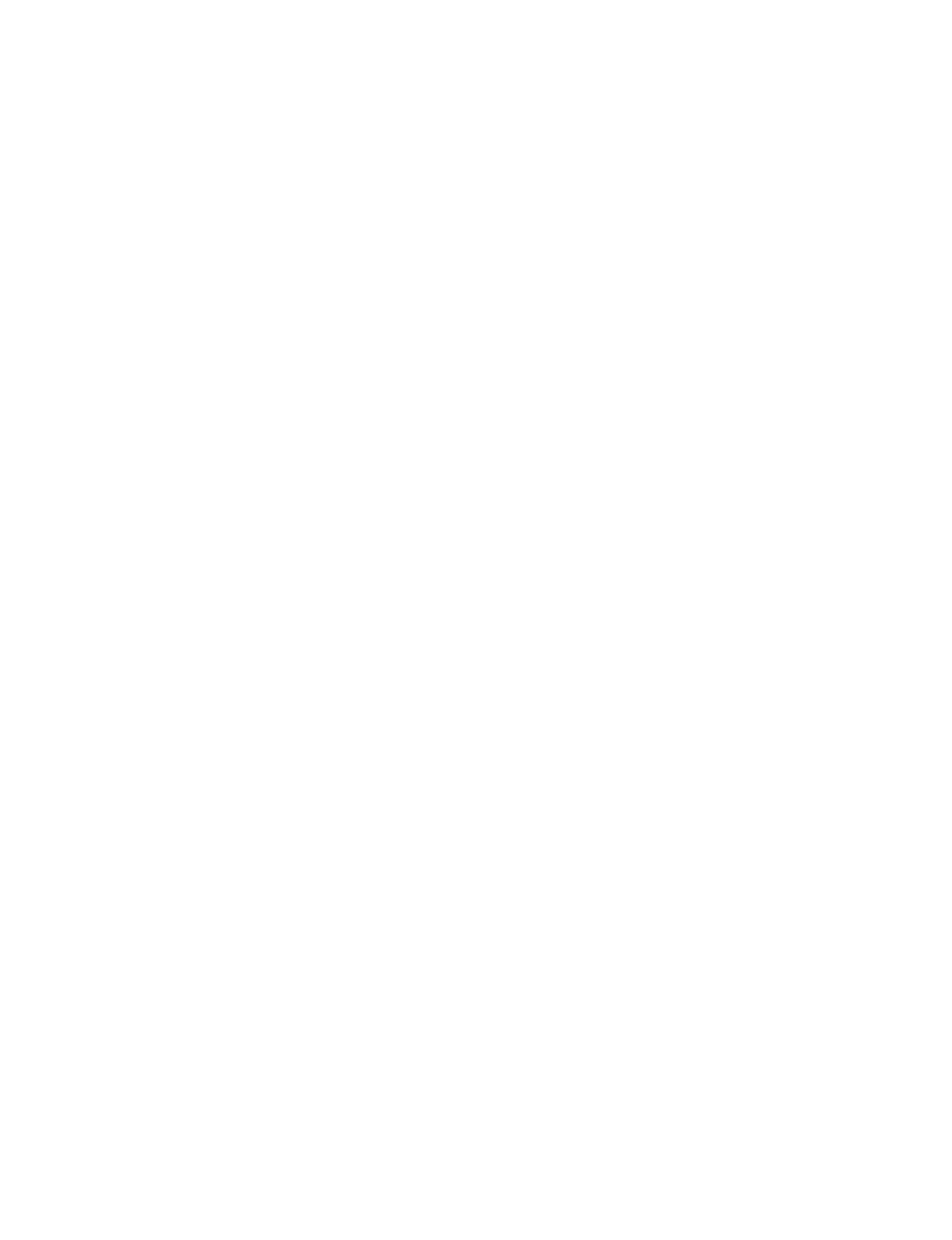# **EUREKA HOMESTEAD BANCORP, INC. 1922 Veterans Memorial Boulevard Metairie, Louisiana 70005 (504) 834-0242**

# **NOTICE OF ANNUAL MEETING OF STOCKHOLDERS To Be Held On Wednesday, May 18, 2022**

Notice is hereby given that the Annual Meeting of Stockholders (the "Annual Meeting") of Eureka Homestead Bancorp, Inc. (the "Company" or "Eureka Homestead Bancorp") will be held at the office of Eureka Homestead located at 1922 Veterans Memorial Boulevard, Metairie, Louisiana 70005 at 10:30 a.m., Central time, on Wednesday, May 18, 2022.

A Proxy Card and a Proxy Statement for the Annual Meeting are enclosed.

The Annual Meeting is being held so that stockholders may vote on the following matters:

- 1. The election of two directors of Eureka Homestead Bancorp;
- 2. The ratification of the appointment of T. E. Lott and Company, PA as our independent registered public accounting firm for the year ending December 31, 2022; and

such other matters as may properly come before the Annual Meeting, or any adjournments thereof. The Board of Directors is not aware of any other business to come before the Annual Meeting.

Any action may be taken on the foregoing proposals at the Annual Meeting on the date specified above, or on any date or dates to which the Annual Meeting may be adjourned. Stockholders of record at the close of business on March 31, 2022 are the stockholders entitled to vote at the Annual Meeting, and any adjournments thereof.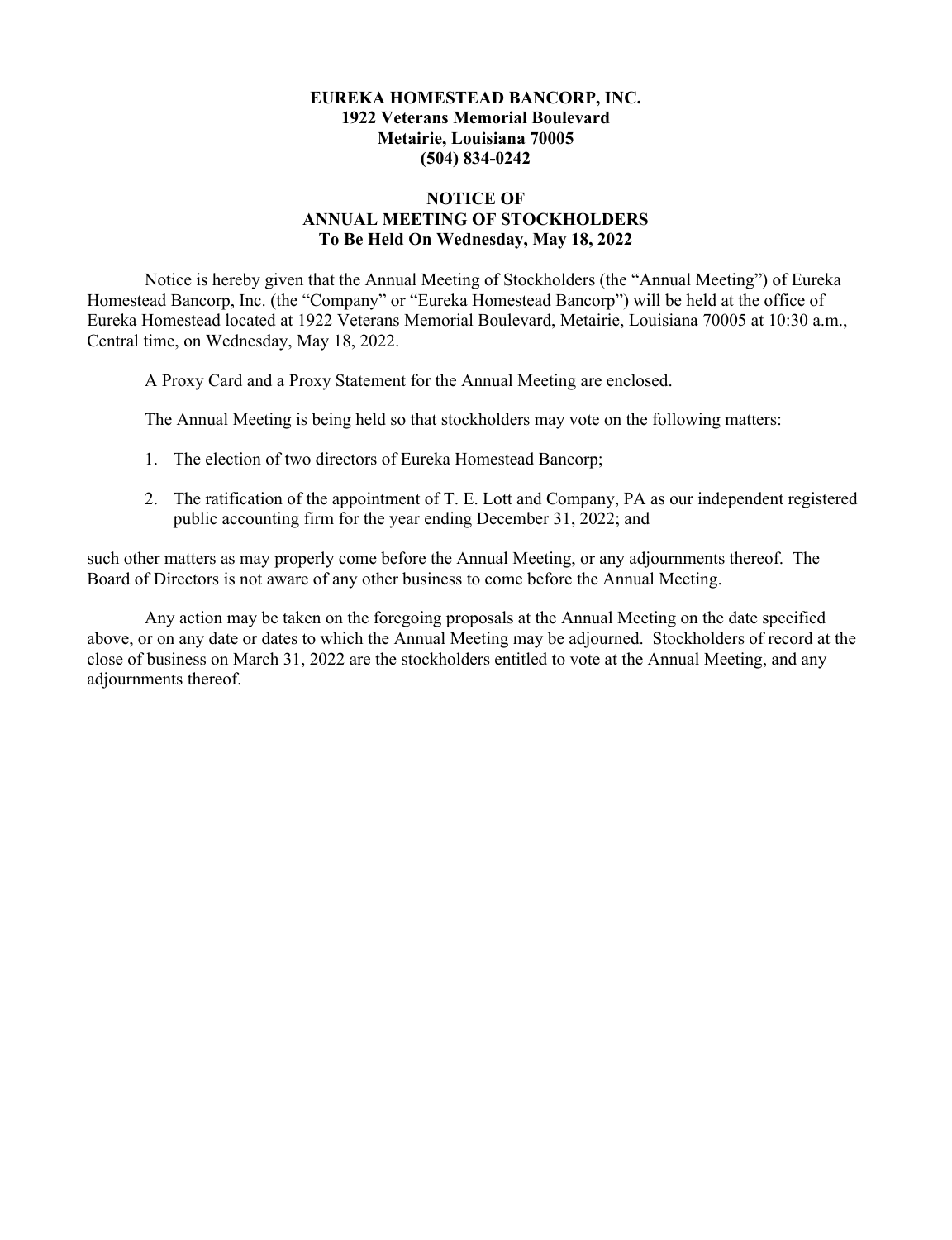EACH STOCKHOLDER, WHETHER HE OR SHE PLANS TO ATTEND THE ANNUAL MEETING, IS REQUESTED TO SIGN, DATE AND RETURN THE ENCLOSED PROXY CARD WITHOUT DELAY IN THE ENCLOSED POSTAGE-PAID ENVELOPE. ANY PROXY GIVEN BY THE STOCKHOLDER MAY BE REVOKED AT ANY TIME BEFORE IT IS EXERCISED. A PROXY MAY BE REVOKED BY FILING WITH THE COMPANY'S SECRETARY A WRITTEN REVOCATION OR A DULY EXECUTED PROXY BEARING A LATER DATE. ANY STOCKHOLDER PRESENT AT THE ANNUAL MEETING MAY REVOKE HIS OR HER PROXY AND VOTE PERSONALLY ON EACH MATTER BROUGHT BEFORE THE ANNUAL MEETING. HOWEVER, IF YOU ARE A STOCKHOLDER WHOSE SHARES ARE NOT REGISTERED IN YOUR OWN NAME, YOU WILL NEED ADDITIONAL DOCUMENTATION FROM YOUR RECORD HOLDER IN ORDER TO VOTE PERSONALLY AT THE ANNUAL MEETING.

### **BY ORDER OF THE BOARD OF DIRECTORS**

 /s/ Patrick M. Gibbs Patrick M. Gibbs  *Corporate Secretary*

Metairie, Louisiana April 14, 2022

IMPORTANT: THE PROMPT RETURN OF PROXIES WILL SAVE US THE EXPENSE OF FURTHER REQUESTS FOR PROXIES. A SELF-ADDRESSED ENVELOPE IS ENCLOSED FOR YOUR CONVENIENCE. NO POSTAGE IS REQUIRED IF MAILED WITHIN THE UNITED STATES.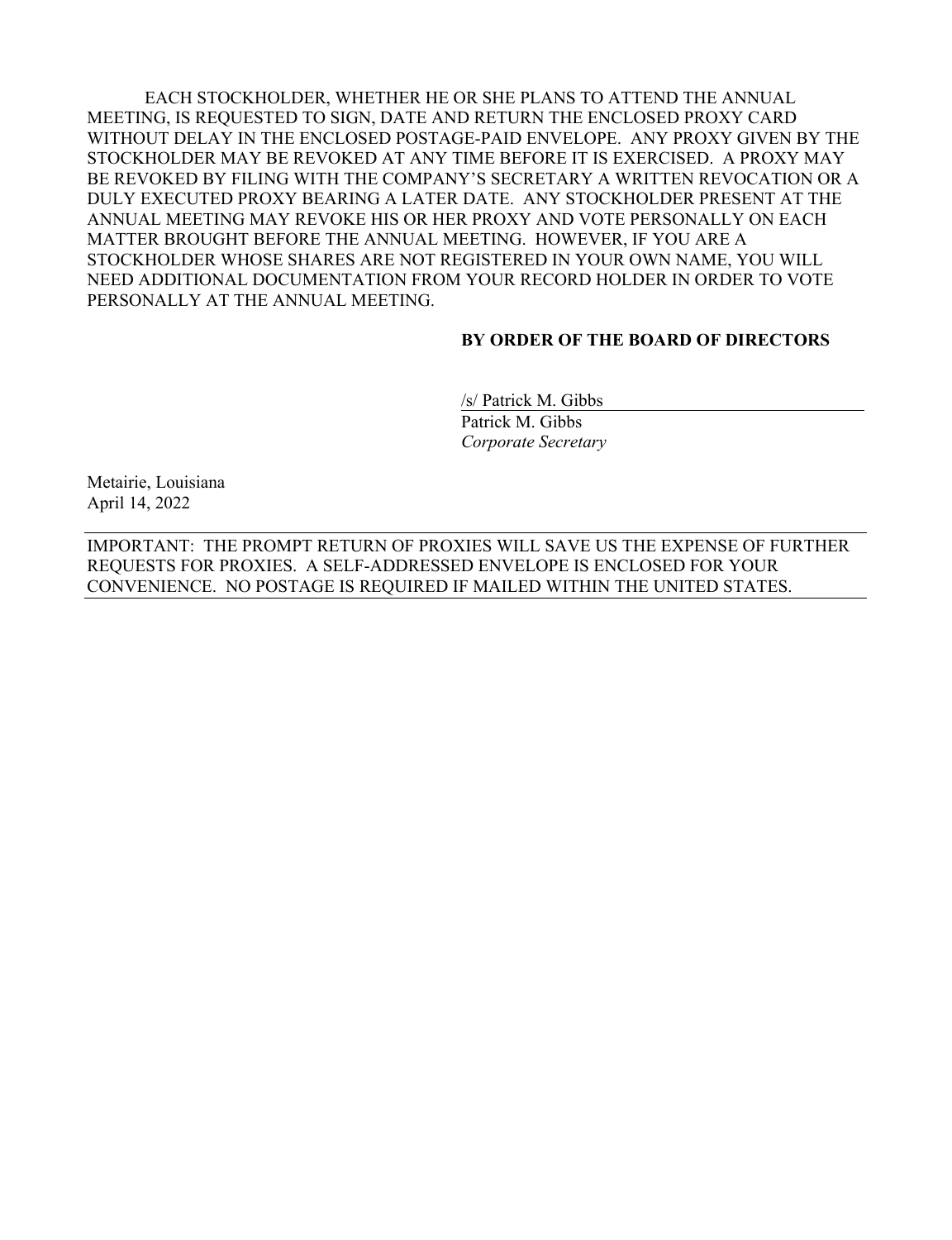# **Proxy Statement of Eureka Homestead Bancorp, Inc. 1922 Veterans Memorial Boulevard Metairie, Louisiana 70005 (504) 834-0242**

# **ANNUAL MEETING OF STOCKHOLDERS To be Held on Wednesday, May 18, 2022**

### **INTRODUCTION**

This Proxy Statement is furnished in connection with the solicitation of proxies on behalf of the Board of Directors of Eureka Homestead Bancorp, Inc. (the "Company" or "Eureka Homestead Bancorp") to be used at the Company's 2022 Annual Meeting of Stockholders (the "Annual Meeting"), which will be held at the office of Eureka Homestead located at 1922 Veterans Memorial Boulevard, Metairie, Louisiana at 10:30 a.m., Central time, on Wednesday, May 18, 2022, and all adjournments of the Annual Meeting. The accompanying Notice of Annual Meeting of Stockholders and this Proxy Statement are first being mailed to stockholders on or about April 14, 2022.

### **REVOCATION OF PROXIES**

Stockholders who execute proxies in the form solicited hereby retain the right to revoke them in the manner described below. Unless so revoked, the shares represented by such proxies will be voted at the Annual Meeting and all adjournments thereof. Proxies solicited on behalf of the Company's Board of Directors will be voted in accordance with the directions given thereon. **Where no instructions are indicated, validly executed proxies will be voted "FOR" the proposals set forth in this Proxy Statement.** 

The Board of Directors knows of no additional matters that will be presented for consideration at the Annual Meeting. Execution of a proxy, however, confers on the designated proxy holder's discretionary authority to vote the shares in accordance with their best judgment on such other business, if any, which may properly come before the Annual Meeting or any adjournments thereof.

Proxies may be revoked by sending written notice of revocation to the Company's Secretary at the Company's address shown above, the submission of a later-dated proxy, or by voting in person at the Annual Meeting. The presence at the Annual Meeting of any stockholder who had returned a proxy shall not revoke such proxy unless the stockholder delivers his or her ballot in person at the Annual Meeting or delivers a written revocation to the Company's Secretary prior to the voting of such proxy.

# **VOTING SECURITIES AND PRINCIPAL HOLDERS THEREOF**

Holders of record of the Company's common stock, par value \$0.01 per share, as of the close of business on March 31, 2022 (the "Record Date") are entitled to one vote for each share then held. As of the Record Date, the Company had 1,072,127 shares of common stock issued and outstanding. The presence in person or by proxy of a majority of the outstanding shares of common stock entitled to vote is necessary to constitute a quorum at the Annual Meeting.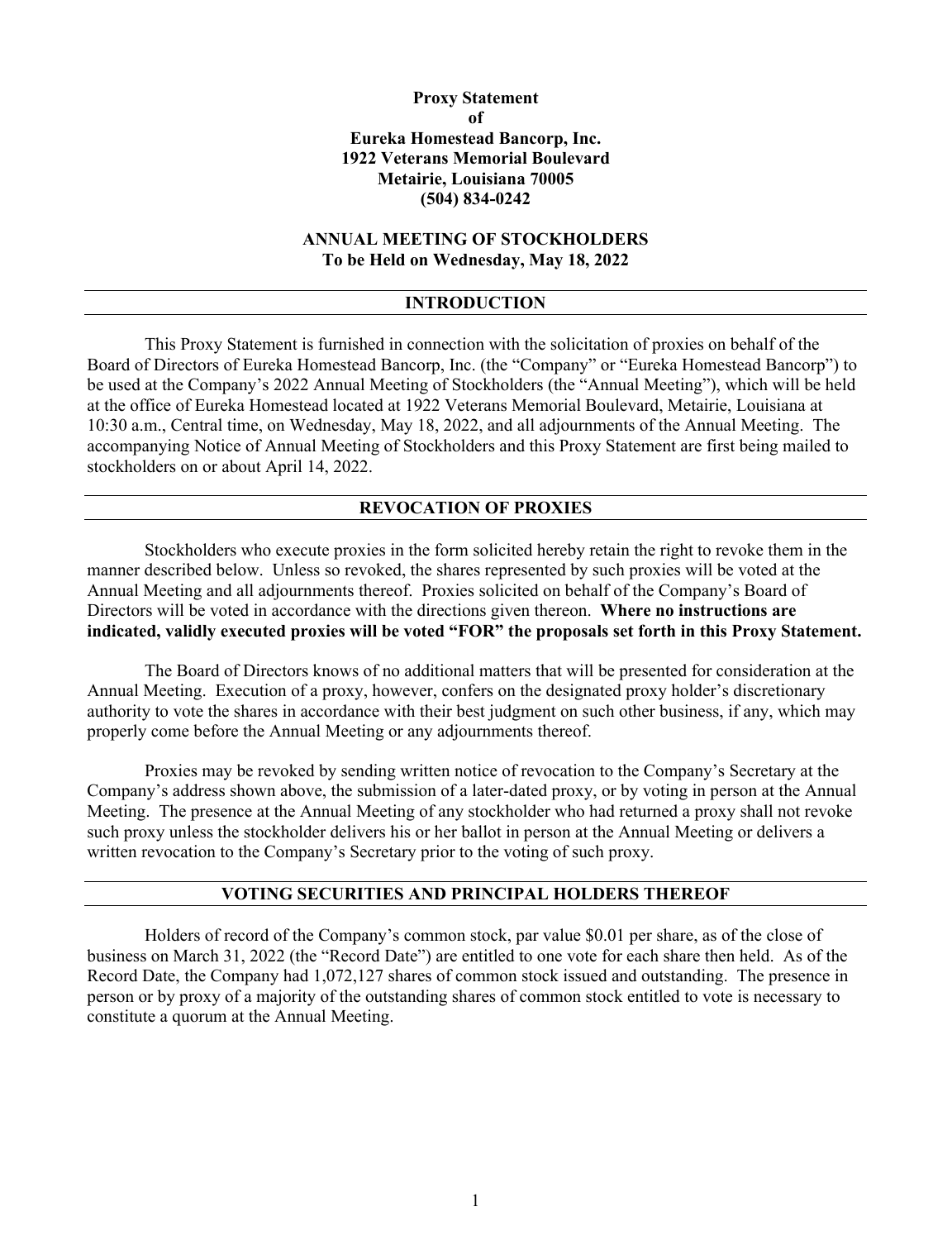In accordance with the provisions of the Company's Articles of Incorporation, record holders of common stock who beneficially own in excess of 10% of the outstanding shares of common stock (the "Limit") are not entitled to any vote with respect to the shares held in excess of the Limit. The Company's Articles of Incorporation authorize the Board of Directors (i) to make all determinations necessary to implement and apply the Limit, including determining whether persons or entities are acting in concert, and (ii) to demand that any person who is reasonably believed to beneficially own stock in excess of the Limit supply information to the Company to enable the Board of Directors to implement and apply the Limit.

As to the election of directors, the proxy card being provided by the Board of Directors enables a stockholder to vote FOR the election of the nominees proposed by the Board of Directors, to WITHHOLD AUTHORITY to vote for all the nominees being proposed or to vote FOR ALL EXCEPT one or more of the nominees being proposed. Directors are elected by a plurality of votes cast, without regard to either broker non-votes or proxies as to which the authority to vote for the nominees being proposed is withheld. Plurality means that individuals who receive the largest number of votes cast are elected, up to the maximum number of directors to be elected at the Meeting.

As to the ratification of the Company's independent registered public accounting firm, the proxy card being provided by the Board of Directors enables a stockholder to: (i) vote FOR the proposal; (ii) vote AGAINST the proposal; or (iii) ABSTAIN from voting on the proposal. The ratification of the Company's independent registered public accounting firm must be approved by the affirmative vote of a majority of the votes cast without regard to broker non-votes or proxies marked ABSTAIN.

In the event at the time of the Annual Meeting there are not sufficient votes for a quorum or to approve or ratify any matter being presented, the Annual Meeting may be adjourned in order to permit the further solicitation of proxies.

Proxies solicited hereby will be returned to us and will be tabulated by an Inspector of Election designated by the Company's Board of Directors.

*Participants in the ESOP and the 401(k) Plan.* If you participate in the Eureka Homestead Employee Stock Ownership Plan (the "ESOP") or the Eureka Homestead 401(k) Plan (the "401(k) Plan"), you will receive a vote authorization form that reflects all shares you may direct the trustee to vote on your behalf under the plan. Under the terms of the ESOP and the 401(k) Plan, the ESOP trustee and the 401(k) Plan trustee votes all shares held by the ESOP and the 401(k) Plan, but each ESOP and 401(k) Plan participant may direct the trustee how to vote the shares of common stock allocated to his or her account. The ESOP trustee will vote all unallocated shares of Eureka Homestead Bancorp common stock held by the ESOP and all allocated shares for which no voting instructions are received in the same proportion as shares for which it has received timely voting instructions. **The deadline for returning your voting instruction cards for the ESOP or the 401(k) Plan is May 11, 2022.**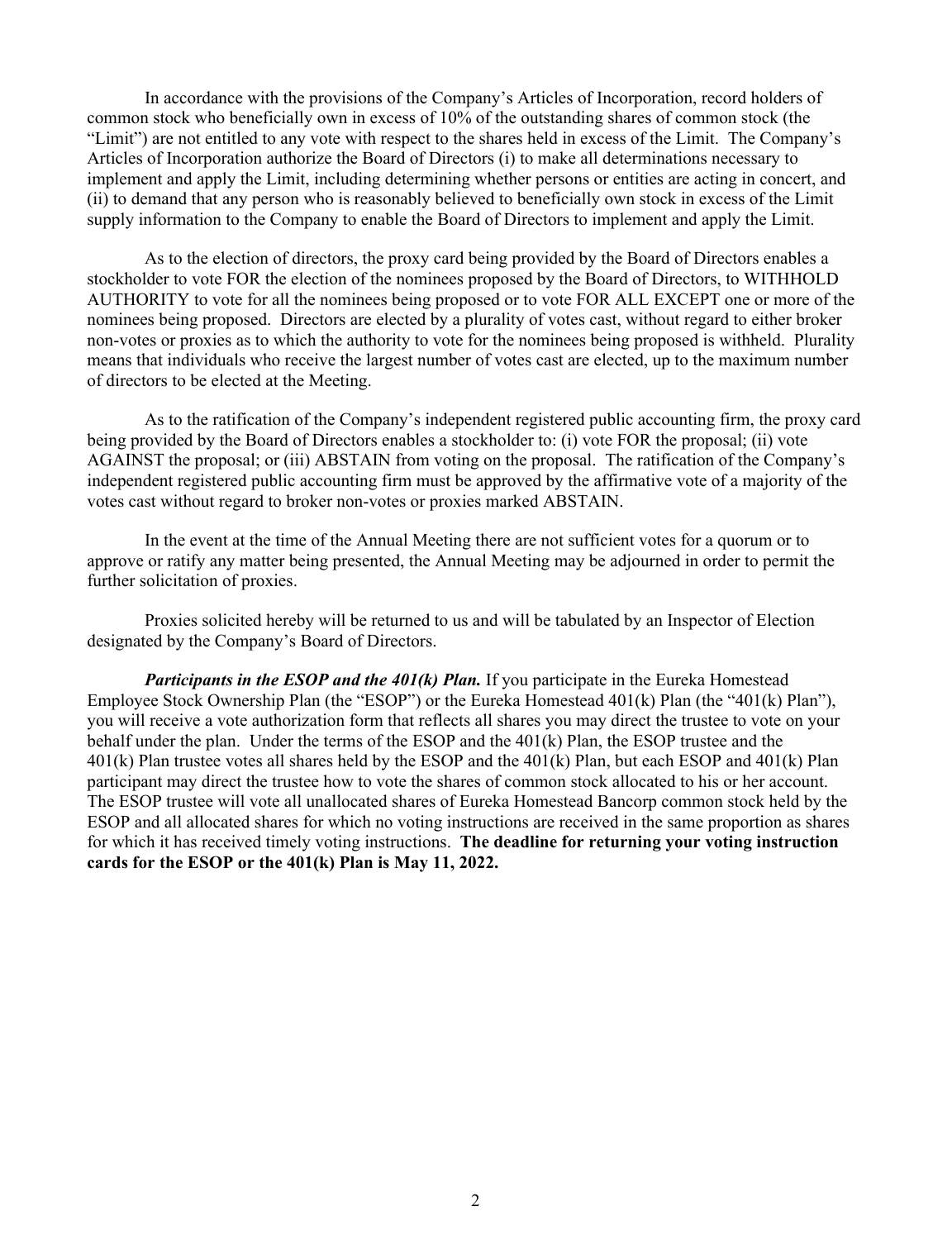Persons and groups who beneficially own in excess of five percent of the Company's common stock are required to file certain reports with the Securities and Exchange Commission (the "SEC") regarding such ownership. The following table sets forth, as of March 31, 2022, the Record Date, the shares of common stock beneficially owned by the Company's named executive officers and directors individually, by executive officers and directors as a group, and by each person or group known by us to beneficially own in excess of five percent of the Company's common stock.

| Name and Address of                                                     | <b>Amount of Shares</b><br><b>Owned and Nature</b><br>of Beneficial Ownership | <b>Percent of Shares</b><br>of Common Stock |
|-------------------------------------------------------------------------|-------------------------------------------------------------------------------|---------------------------------------------|
| <b>Beneficial Owners</b>                                                | (1)                                                                           | Outstanding                                 |
| <b>Five Percent Stockholders:</b>                                       |                                                                               |                                             |
| Eureka Homestead Employee Stock Ownership Plan 1922                     |                                                                               |                                             |
| Veterans Memorial Boulevard Metairie, Louisiana 70005 <sup>(2, 3)</sup> | 114,374                                                                       | $10.7\%$                                    |
| Maltese Capital Management LLC <sup>(4)</sup>                           | 100,000                                                                       | $9.3\%$                                     |
| Directors, Nominees and Executive Officers: (5)                         |                                                                               |                                             |
| Alan T. Heintzen <sup>(6)</sup>                                         | 16,206                                                                        | 1.5                                         |
| Cecil A, Haskins, Jr. $(7)$                                             | 20,957                                                                        | 2.0                                         |
| Creed W. Brierre, Sr.                                                   | 5,000                                                                         | ∗                                           |
| Patrick M. Gibbs                                                        | 5,000                                                                         | *                                           |
| Nick O. Sagona, Jr.                                                     | 5,000                                                                         | $\ast$                                      |
| Robert M. Shofstahl <sup>(8)</sup>                                      | 5,000                                                                         | *                                           |
| Wilbur A. Toups, Jr.                                                    | 2,500                                                                         | $\ast$                                      |
| All Directors, Nominees and Executive Officers as a Group               |                                                                               |                                             |
| $(7 \text{ persons})$                                                   | 59,663                                                                        | 5.6 $\%$                                    |

Less than 1%.

<sup>(1)</sup> In accordance with Rule 13d-3 under the Securities Exchange Act of 1934, a person is deemed to be the beneficial owner for purposes of this table, of any shares of Common Stock if he or she has shared voting or investment power with respect to such security, or has a right to acquire beneficial ownership at any time within 60 days from the Record Date. As used herein, "voting power" is the power to vote or direct the voting of shares, and "investment power" is the power to dispose or direct the disposition of shares. The shares set forth above for directors and executive officers include all shares held directly, as well as by spouses and minor children, in trust and other indirect ownership, over which shares the named individuals effectively exercise sole or shared voting and investment power.

<sup>(2)</sup> Based on Schedule 13G filed with the SEC on January 31, 2022.

<sup>(3)</sup> As of March 31, 2021, an aggregate of 13,725 shares held in our employee stock ownership plan have been allocated to participant accounts.

<sup>(4)</sup> Based on Schedule 13G filed with the SEC on February 14, 2022.

<sup>(5)</sup> The mailing address for each executive officer and director is 1922 Veterans Memorial Boulevard, Metairie, Louisiana 70005.

<sup>(6)</sup> Includes 10,000 shares owned by Mr. Heintzen's 401(k) account; 1,206 shares allocated to Mr. Heintzen's ESOP account; and 5,000 shares owned by Mr. Heintzen's wife.

<sup>(7)</sup> Includes 10,000 shares owned by Mr. Haskins' 401(k) account; 2,732 shares allocated to Mr. Haskins' ESOP account; 3,225 shares of restricted stock over which Mr. Haskins has voting control; and 5,000 shares owned by Mr. Haskins' wife.

<sup>(8)</sup> Includes 5,000 shares owned by Mr. Shofstahl's Individual Retirement Account.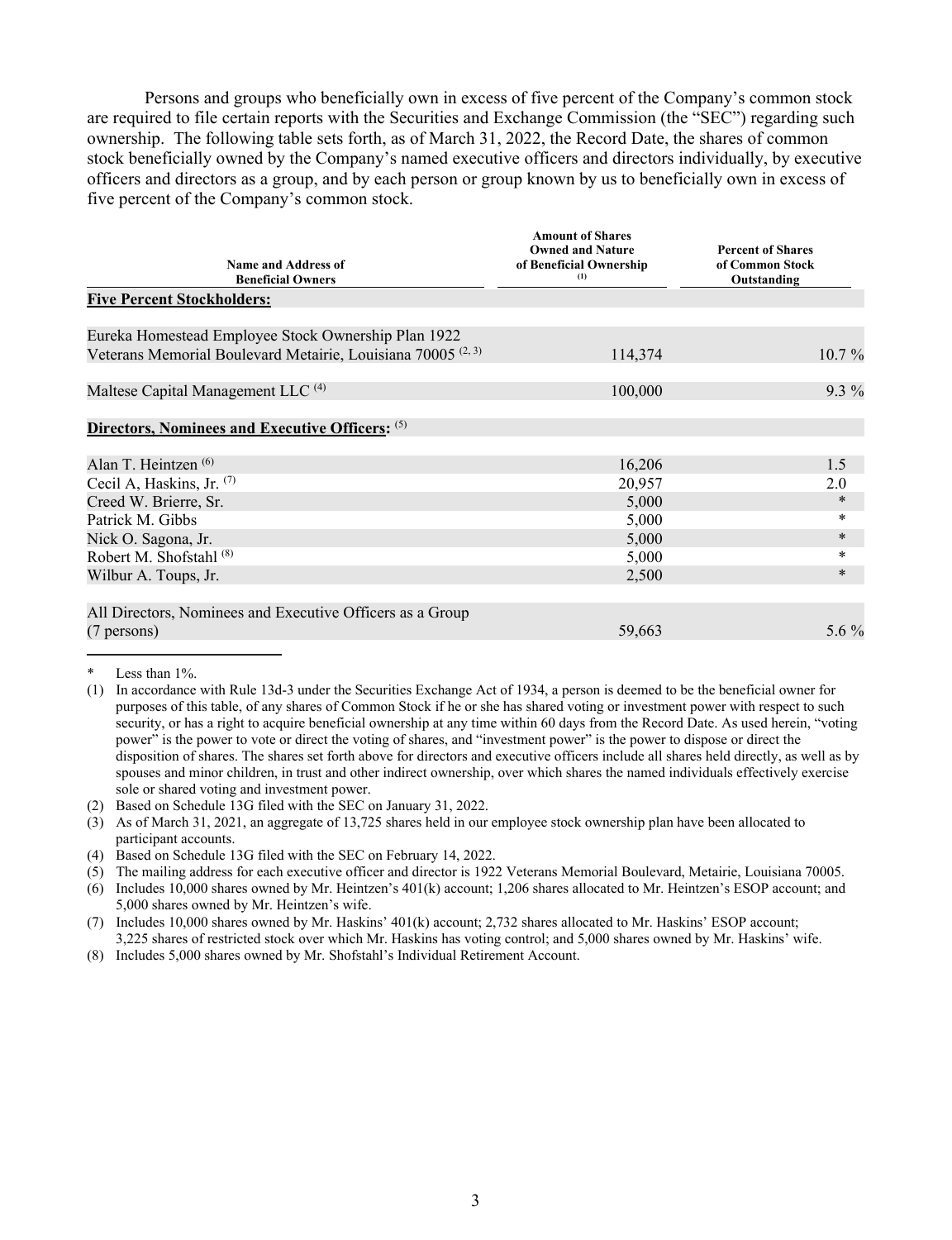### **PROPOSAL I - ELECTION OF DIRECTORS**

The Company's Board of Directors is comprised of seven members. The Company's bylaws provide, and the terms of the Company's Board of Directors are classified so, that approximately one-third of the directors are to be elected annually. The Company's directors are generally elected to serve for a three-year period and until their respective successors shall have been elected and shall qualify. Two directors will be elected at the Annual Meeting. The Company's Nominating Committee has nominated Creed W. Brierre, Sr. and Patrick M. Gibbs, each to serve as a director for a three-year term. Messrs. Brierre and Gibbs are each a member of the Board of Directors, and each of the nominees has agreed to serve, if elected.

The table below sets forth certain information regarding the composition of the Company's Board of Directors, including the terms of office of each director. It is intended that the proxies solicited on behalf of the Board of Directors (other than proxies in which the vote is withheld as to one or more nominees) will be voted at the Annual Meeting for the election of the nominees identified below. If the nominee is unable to serve, the shares represented by all such proxies will be voted for the election of such other substitute as the Board of Directors may recommend. At this time, the Board of Directors knows of no reason why the nominees might be unable to serve, if elected. There are no arrangements or understandings between any nominee and any other person pursuant to which such nominee was selected.

**The Board of Directors recommends a vote "FOR" each of the nominees listed in this Proxy Statement.**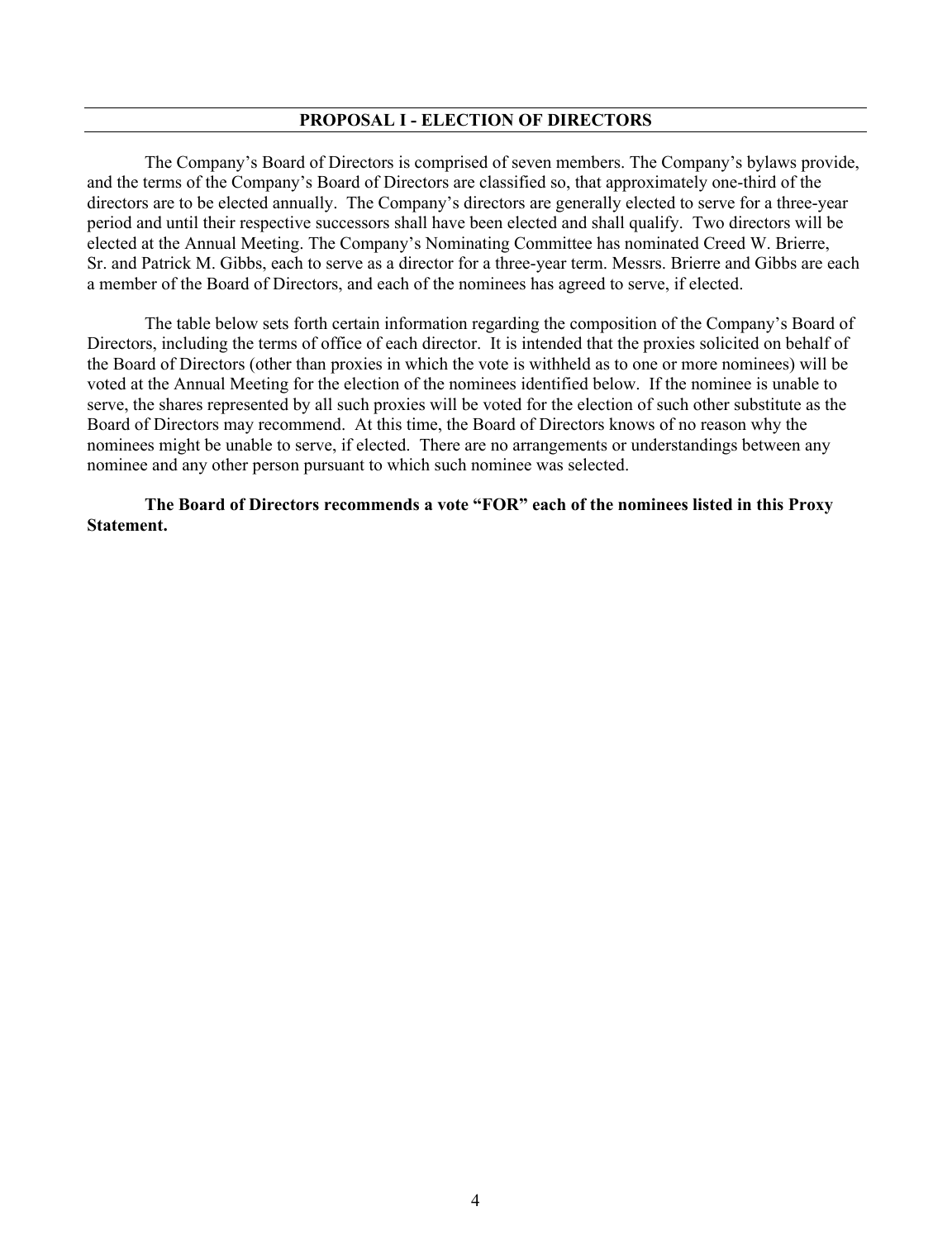The following table sets forth certain information regarding the Company's directors.

| Name <sup>(1)</sup>                         | Age at<br>March 31, 2022 | <b>Position</b>                                               | <b>Term to</b><br>Expire | <b>Director</b><br>Since <sup>(2)</sup> |
|---------------------------------------------|--------------------------|---------------------------------------------------------------|--------------------------|-----------------------------------------|
| <b>Nominees</b>                             |                          |                                                               |                          |                                         |
| Creed W. Brierre, Sr.<br>Patrick M. Gibbs   | 76<br>74                 | Director<br>Director                                          | 2025<br>2025             | 2000<br>1998                            |
| <b>Current Directors</b>                    |                          |                                                               |                          |                                         |
| Cecil A. Haskins, Jr.                       | 66                       | President, Chief Financial Officer and Director               | 2023                     | 2014                                    |
| Alan T. Heintzen<br>Nick O. Sagona, Jr.     | 69<br>74                 | Chairman of the Board and Chief Executive Officer<br>Director | 2024<br>2024             | 1996<br>2013                            |
| Robert M. Shofstahl<br>Wilbur A. Toups, Jr. | 80<br>82                 | Director<br>Director                                          | 2023<br>2023             | 1995<br>1995                            |

(1) The mailing address for each person listed is 1922 Veterans Memorial Boulevard, Metairie, Louisiana 70005.

(2) Includes service on the Board of Directors of Eureka Homestead.

## **The Business Background of the Company's Directors and Executive Officers**

The business experience for the past five years of each of the Company's directors and executive officers is set forth below. With respect to directors, the biographies also contain information regarding the person's experience, qualifications, attributes or skills that caused the Nominating Committee and the Board of Directors to determine that the person should serve as a director. Each director is also a director of Eureka Homestead. Unless otherwise indicated, directors and executive officers have held their positions for the past five years.

### **Nominees**

*Creed W. Brierre, Sr.,* **FAIA** is retired. Prior to his retirement in 2015, Mr. Brierre was president of Mathes Brierre Architects, the oldest and largest architecture firm in Louisiana, headquartered in New Orleans. Mr. Brierre has over 45 years of executive managerial and business experience, as well as experience in regulation, contracts, and construction, all of which provide the board of directors with general business acumen.

*Patrick M. Gibbs* is retired. Prior to his retirement in 2013, for 40 years Mr. Gibbs was a senior executive at the University of New Orleans, the LSU System, and the University of New Orleans Foundation. Mr. Gibbs brings to the board his management experience in business and property functions, as well as financing, planning, and construction. In addition, Mr. Gibbs is a retired, inactive certified public accountant and provides experience in oversight and control to management operations.

### **Continuing Directors**

*Cecil A. Haskins, Jr., CPA* is our President and Chief Financial Officer. He has held the position of President since July 2018 and the position of Chief Financial Officer since September 1999. Mr. Haskins is a certified public accountant with audit and consulting experience for financial institutions nationally and internationally. Mr. Haskins' experience provides the Board with the necessary financial perspective of bank operations, and assists the Board in assessing trends and developments in the financial institutions industry on a local and national basis.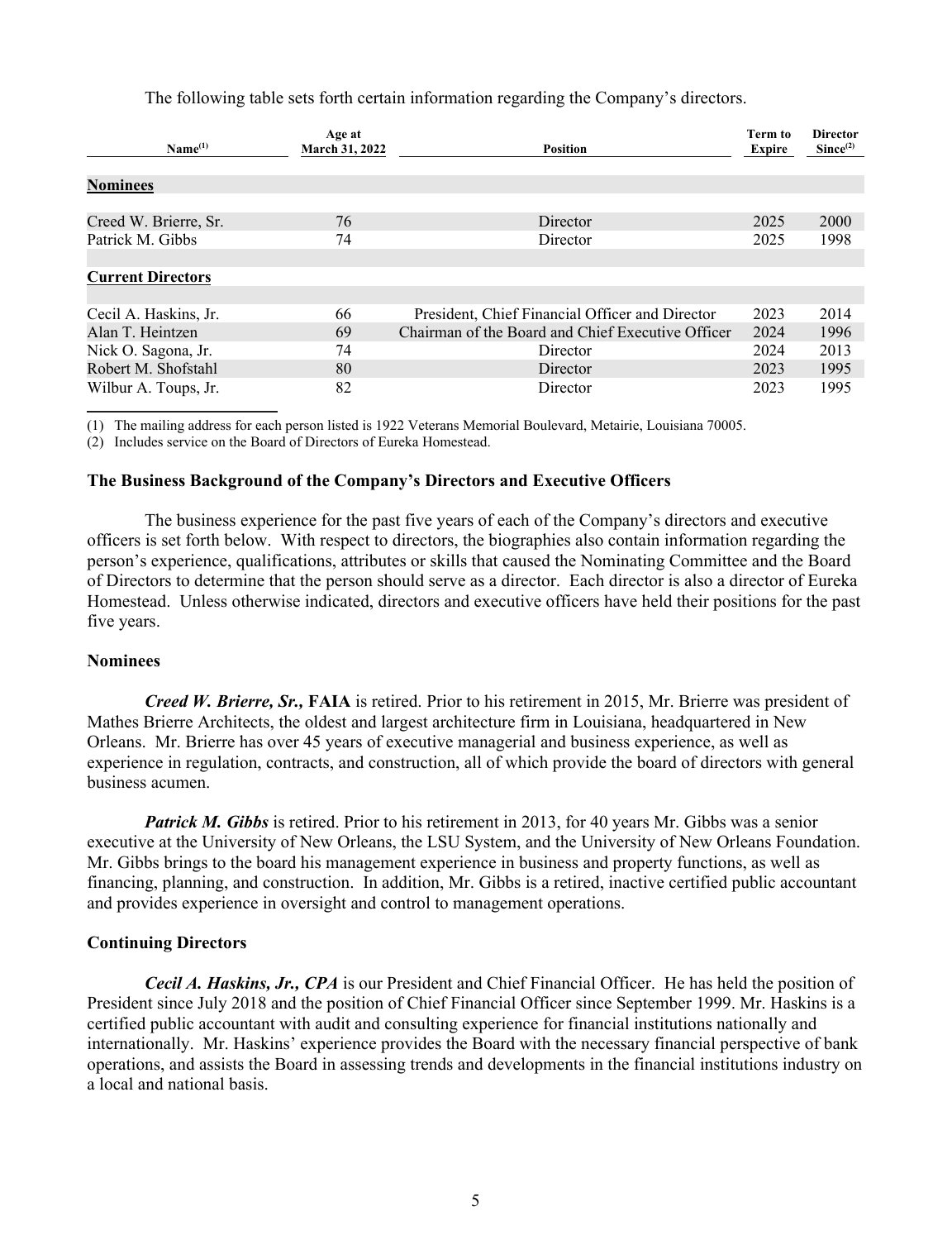*Alan T. Heintzen* is our Chief Executive Officer, a position he has held since 1996. Mr. Heintzen is also Chairman of the Board of Directors and our Chief Compliance Officer. In accordance with our succession plan, in July 2018, Mr. Heintzen relinquished the role of President, a position he had held since 1996 and the corresponding oversight of the day-to-day operations of Eureka Homestead, and was elected Chairman of the Board and began working off-site from the Bank's office. Including his 24 years of experience at Eureka Homestead, Mr. Heintzen has over 42 years of management experience in the banking profession. Mr. Heintzen's experience provides the board with a perspective on the day-to-day operations and lending function of Eureka Homestead, as well as regulatory matters.

*Nick O. Sagona, Jr.* is retired. Prior to his retirement in 2013, Mr. Sagona was a certified public accountant with 44 years of experience in public accounting. During that time Mr. Sagona provided accounting, independent audit, tax and advisory services to community financial institutions, including thrifts and commercial banks. Mr. Sagona's expertise and background with regard to accounting matters, internal controls, the application of generally accepted accounting principles and business finance provide the board of directors and the Audit Committee with valuable insight into accounting and auditing issues involving Eureka Homestead.

*Robert M. Shofstahl* is retired. Prior to his retirement in 2009, Mr. Shofstahl served for 13 years as Chief Administrative Officer of Adams and Reese, a large regional law firm headquartered in New Orleans. In addition, Mr. Shofstahl has over 45 years of executive management experience in the banking and thrift industry. Mr. Shofstahl served on the board of the New Orleans branch of the Federal Reserve Bank of Atlanta. Mr. Shofstahl's broad experience provides the board of directors with broad knowledge of corporate responsibilities and oversight of management.

*Wilbur A. Toups, Jr.* is retired. Prior to his retirement in 2017, since 2007 Mr. Toups worked as an independent contractor where he did loan review work for two commercial banks. Prior to this, Mr. Toups worked in commercial banking performing loan reviews for commercial banks and as a contract trainer with Omega Performance leading training sessions for various banks both domestically and internationally as well as for bank regulators. Mr. Toups also worked for 20 years as a commercial loan officer. Mr. Toups has over 55 years of experience in commercial lending and bank consulting. In addition, Mr. Toups has conducted numerous commercial lending training courses for industry groups. Mr. Toups' experience provides the board of directors with extensive knowledge in all lending matters.

## **Meetings and Committees of the Board of Directors**

We conduct business through meetings of our board of directors and its committees. The board of directors of Eureka Homestead Bancorp met 12 times in 2021. Eureka Homestead Bancorp has established the following standing committees: the audit committee, the nominating committee and the compensation committee. Each of these committees operates under a written charter, which governs its composition, responsibilities and operations. Each member of each committee satisfies the applicable independence requirements of Nasdaq and the Securities and Exchange Commission.

During 2021, no member of the Board or any committee thereof attended fewer than 75% of the aggregate of: (i) the total number of meetings of the Board of Directors (held during the period for which he has been a director); and (ii) the total number of meetings held by all committees of the board on which he served (during the periods that he served).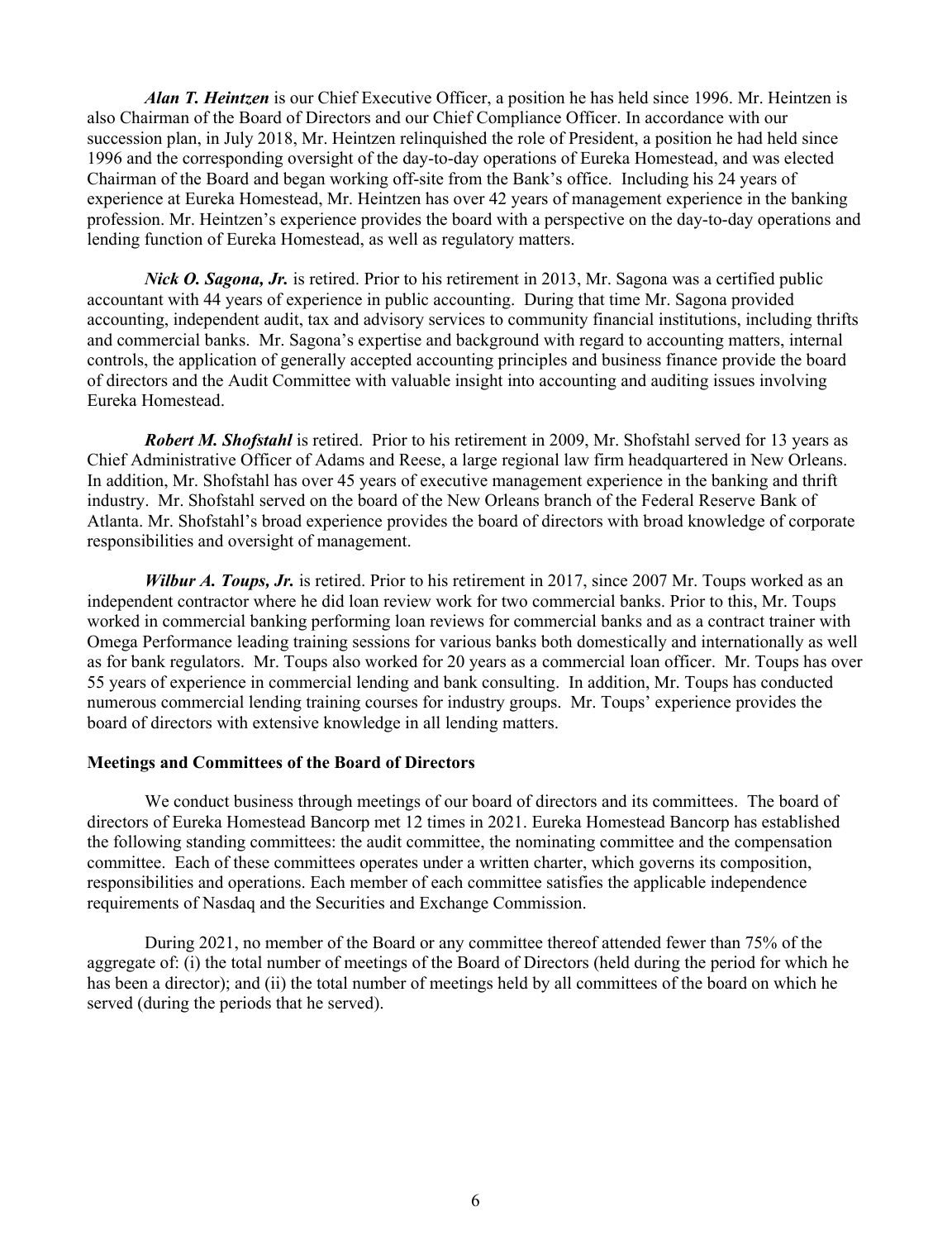## **Corporate Governance Policies and Procedures**

In addition to establishing committees of our board of directors, we have adopted policies to govern the activities of both Eureka Homestead Bancorp and Eureka Homestead including a code of business conduct and ethics which applies to all employees and directors, addresses conflicts of interest, the treatment of confidential information, general employee conduct and compliance with applicable laws, rules and regulations. In addition, the code of business conduct and ethics is designed to deter wrongdoing and to promote honest and ethical conduct, the avoidance of conflicts of interest, full and accurate disclosure and compliance with all applicable laws, rules and regulations.

## **Board Independence**

Eureka Homestead Bancorp has adopted the standards for "independence" for purposes of board and committee service set forth in the listing standards of the Nasdaq Stock Market. The board of directors has determined that each of our directors, with the exception of directors Alan T. Heintzen and Cecil A. Haskins, Jr., is "independent" as defined in the listing standards of the Nasdaq Stock Market. Messrs. Heintzen and Haskins are not independent because they are executive officers of Eureka Homestead Bancorp and Eureka Homestead.

There were no transactions required to be reported under "Transactions with Certain Related Persons," below that were considered in determining the independence of the Company's directors.

### **Transactions With Certain Related Persons**

Federal law generally prohibits publicly traded companies from making loans to their executive officers and directors, but it contains a specific exemption from such prohibition for loans made by federally insured financial institutions, such as Eureka Homestead, to their executive officers and directors in compliance with federal banking regulations. At March 31, 2022, all of our loans to directors and executive officers were made in the ordinary course of business, were made on substantially the same terms, including interest rates and collateral, as those prevailing at the time for comparable loans with persons not related to Eureka Homestead, and did not involve more than the normal risk of collectability or present other unfavorable features. These loans were performing according to their original terms at March 31, 2022, and were made in compliance with federal banking regulations.

## **Employee, Officer and Director Hedging**

Our Insider Trading Policy generally prohibits, for all of our directors and executive officers, and any other employee with access to material non-public information, the hedging of our stock and the pledging of our stock.

## **Board Leadership Structure**

Our Board of Directors is chaired by Alan T. Heintzen who is also our Chief Executive Officer. We understand the risk of not appointing an independent chairman, however, we believe that our governance structure is appropriate given the relatively non-complex operating philosophy of our organization. As Chief Executive Officer of our organization, Mr. Heintzen is well-positioned to understand the challenges faced by our organization. As a result, he can recommend solutions and prioritize the agenda for action by the Board of Directors. In recognition of our appointment of an inside Chairman, we have also appointed Robert M. Shofstahl as our lead independent director.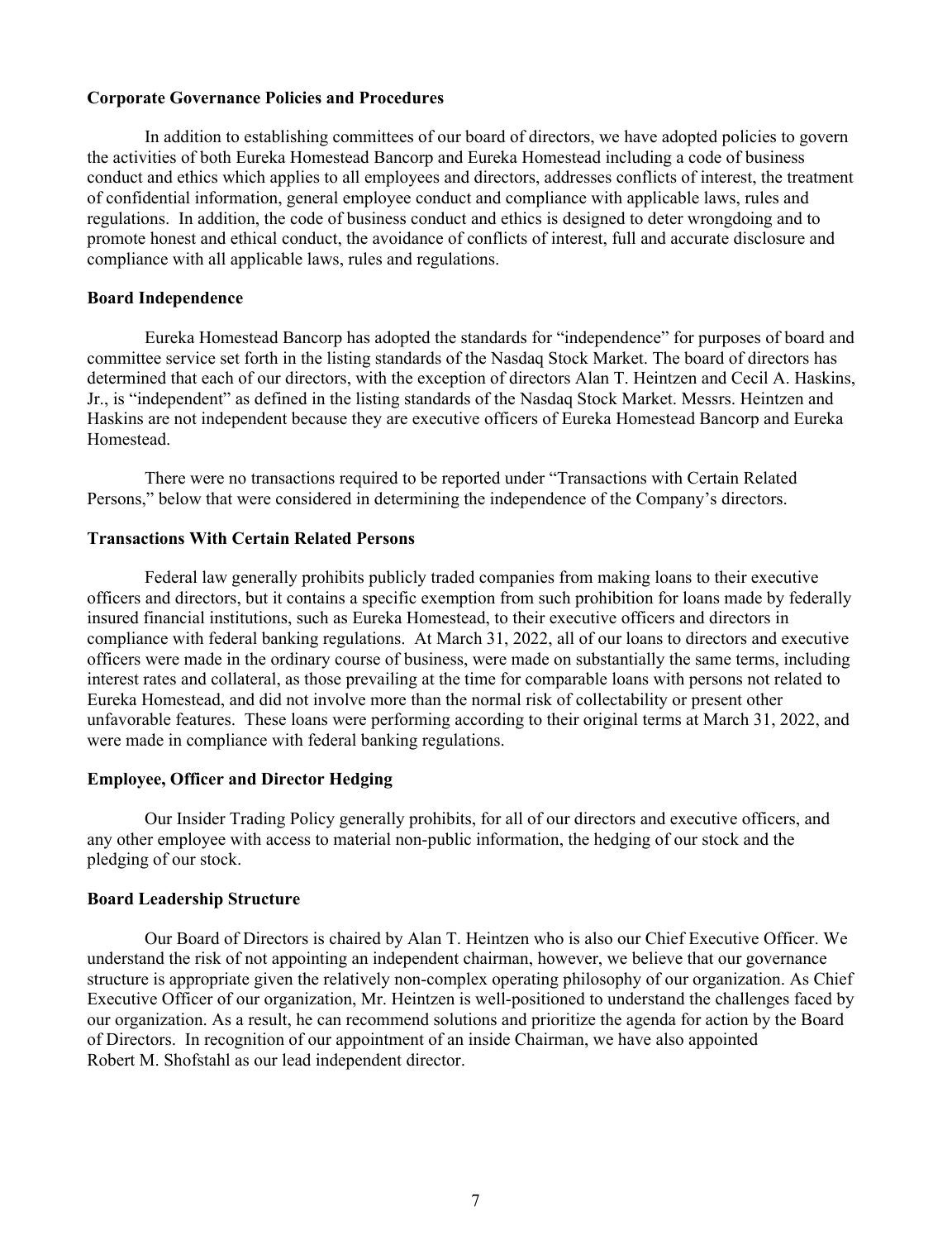## **Board's Role in Risk Oversight**

The Board's role in the Company's risk oversight process includes receiving regular reports from members of senior management on areas of material risk to the Company, including operational, financial, legal and regulatory, strategic and reputational risks. The full Board (or the appropriate committee in the case of risks that are reviewed and discussed at committee meetings) receives these reports from the appropriate "risk owner" within the organization to enable the Board or appropriate committee to understand the Company's risk identification, risk management and risk mitigation strategies. When a committee receives the report, the Chairman of the relevant committee will report on the discussion to the full Board at the next Board meeting. This enables the Board and its committees to coordinate the risk oversight role, particularly with respect to risk interrelationships.

## **The Nominating Committee**

The Nominating Committee consists of directors Robert M. Shofstahl, who serves as chairman, Creed W. Brierre, Sr., Patrick M. Gibbs, Nick O. Sagona, Jr. and Wilbur A. Toups, Jr., each of whom is considered "independent" as defined in the Nasdaq corporate governance listing standards, which the Company chooses to follow. The Board of Directors has adopted a written charter for the Nominating Committee which is available on our website at www.eurekahomestead.com. The Nominating Committee met one time during 2021.

The functions of the Nominating Committee include the following:

- to lead the search for individuals qualified to become members of the Board and to select director nominees to be presented for stockholder approval;
- to make recommendations to the Board regarding the size and composition of the Board and develop and recommend to the Board criteria;
- to review the committee structure and make recommendations to the Board regarding committee membership; and
- to develop and recommend corporate governance guidelines to the Board of Directors for its approval.

The Nominating Committee identifies nominees by first evaluating the current members of the Board of Directors willing to continue in service. Current members of the Board with skills and experience that are relevant to the Company's business and who are willing to continue in service are first considered for renomination, balancing the value of continuity of service by existing members of the Board with that of obtaining a new perspective. If any member of the Board does not wish to continue in service, or if the Committee or the Board decides not to re-nominate a member for re-election, or if the size of the Board is increased, the Committee would solicit suggestions for director candidates from all Board members. In addition, the Committee is authorized by its charter to engage a third party to assist in the identification of director nominees. The Nominating Committee would seek to identify a candidate who at a minimum satisfies the following criteria:

- has personal and professional ethics and integrity;
- has had experiences and achievements that have given him or her the ability to exercise and develop good business judgment;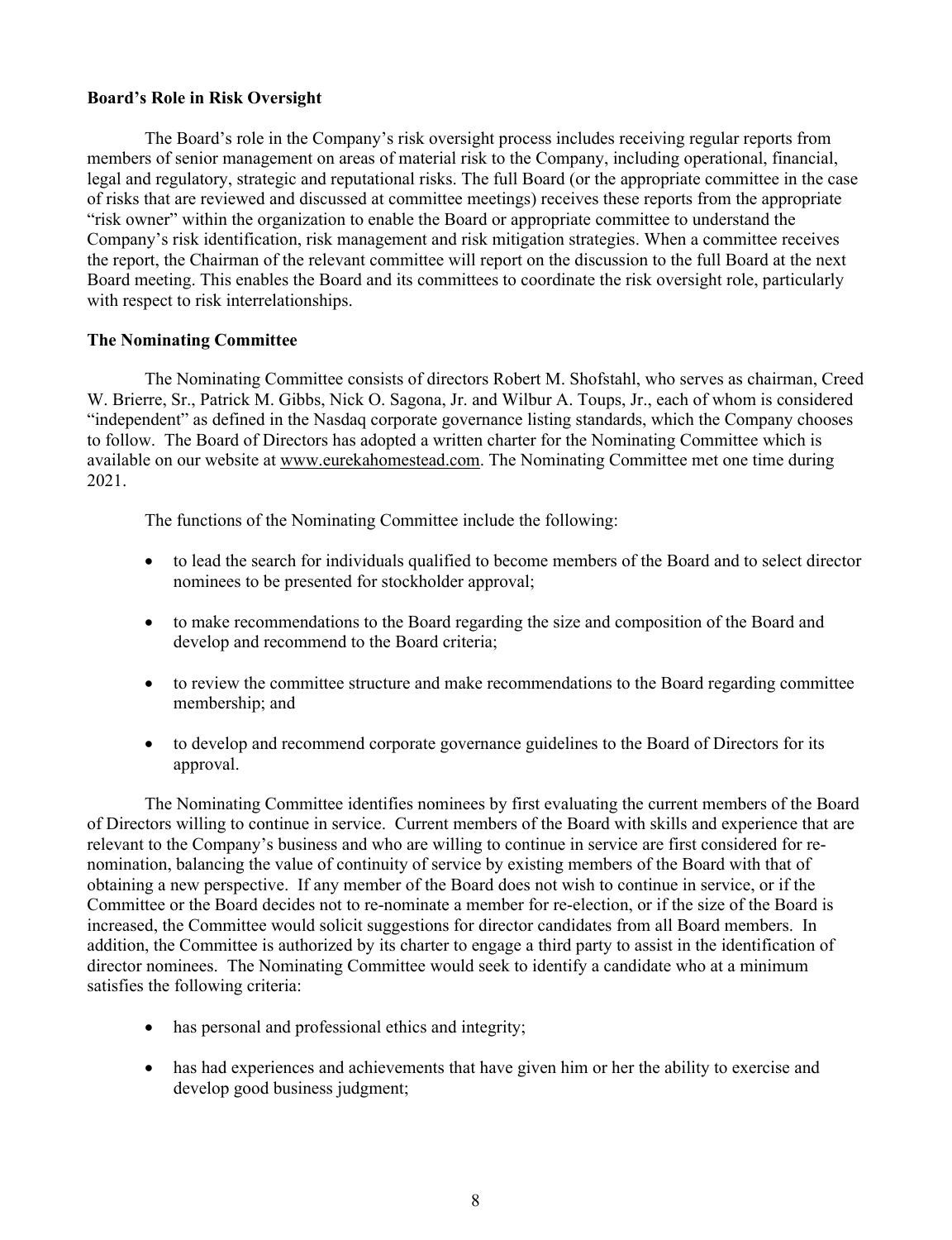- is willing to devote the necessary time to the work of the Board and its committees, which includes being available for Board and committee meetings;
- is familiar with the communities in which the Company operates and/or is actively engaged in community activities;
- is involved in other activities or interests that do not create a conflict with his or her responsibilities to us and the Company's stockholders; and
- has the capacity and desire to represent the balanced, best interests of the Company's stockholders as a group, and not primarily a special interest group or constituency.

In addition, the Nominating Committee will also take into account whether a candidate satisfies the criteria for "independence" under the Nasdaq corporate governance listing standards and, if a nominee is sought for service on the Audit Committee, whether the candidate would satisfy the SEC's independence standards applicable to members of the Company's audit committee, and the financial and accounting expertise of a candidate, including whether an individual qualifies as an audit committee financial expert.

The Company does not maintain a specific diversity policy, but diversity is considered in the Company's review of candidates. Diversity includes not only gender and ethnicity, but the various perspectives that come from having differing viewpoints, geographic and cultural backgrounds, and life experiences.

### **Procedures for the Recommendation of Director Nominees by Stockholders**

The Nominating Committee has adopted procedures for the submission of recommendations for director nominees by stockholders. Stockholders may submit the names of qualified candidates for director by writing to the Corporate Secretary, at 1922 Veterans Memorial Boulevard, Metairie, Louisiana 70005. To be timely, the submission of a candidate for director by a stockholder must be received by the Corporate Secretary not less than 180 days prior to the anniversary date of the proxy statement relating to the preceding year's annual meeting of stockholders.

The submission must include the following information:

- a statement that the writer is a stockholder and is proposing a candidate for consideration by the Committee;
- the name and address of the stockholder as he or she appears on the Company's books, and number of shares of the Company's common stock that are owned beneficially by such stockholder (if the stockholder is not a holder of record, appropriate evidence of the stockholder's ownership will be required);
- the name, address and contact information for the candidate, and the number of shares of the Company's common stock that are owned by the candidate (if the candidate is not a holder of record, appropriate evidence of the stockholder's ownership will be required);
- a statement of the candidate's business and educational experience;
- such other information regarding the candidate as would be required to be included in the proxy statement pursuant to SEC Regulation 14A;
- a statement detailing any relationship between the candidate and us;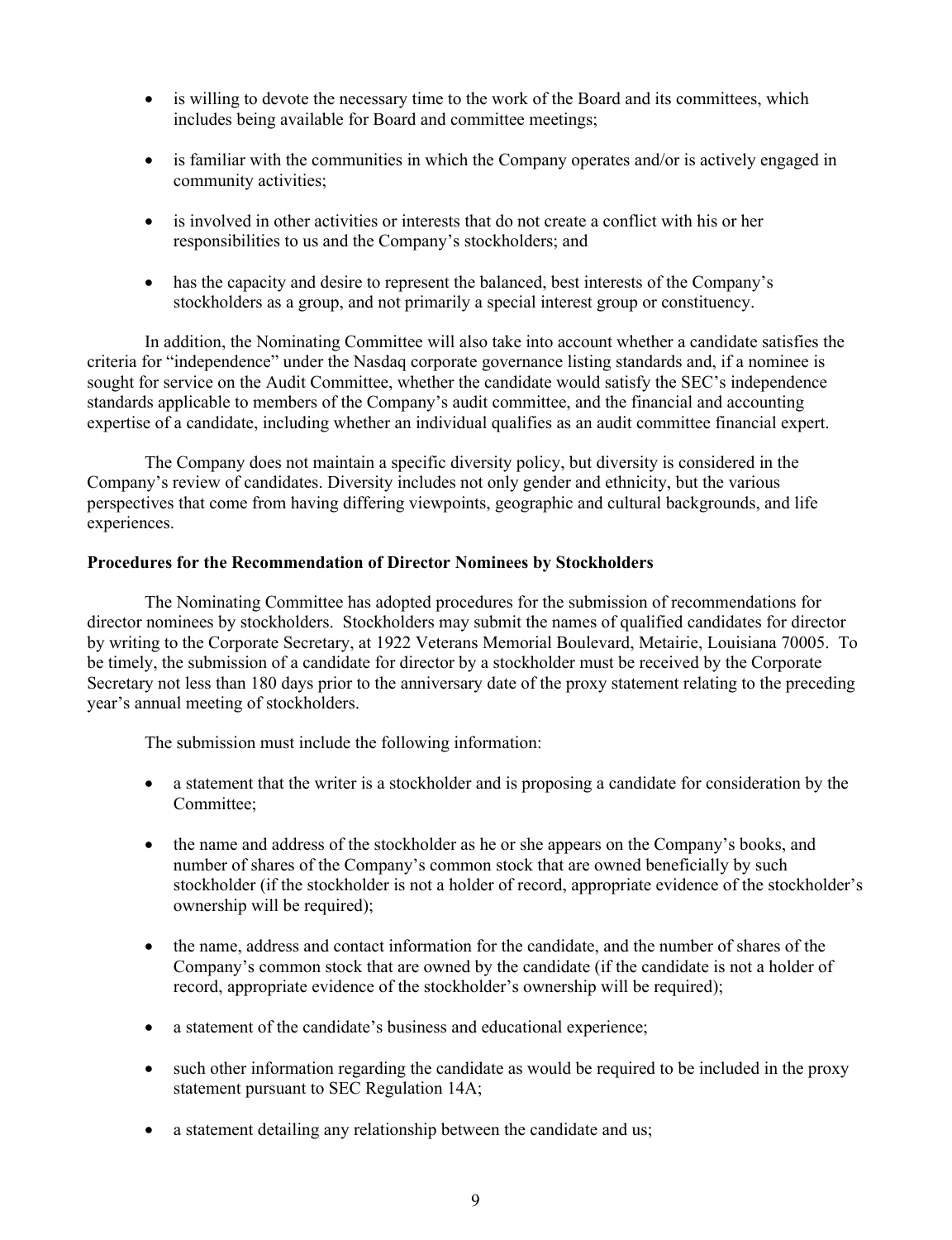- a statement detailing any relationship between the candidate and any of the Company's customers, suppliers or competitors;
- detailed information about any relationship or understanding between the proposing stockholder and the candidate; and
- a statement that the candidate is willing to be considered and willing to serve as a director if nominated and elected.

A nomination submitted by a stockholder for presentation by the stockholder at an annual meeting of stockholders must comply with the procedural and informational requirements described in "Advance Notice of Business to be Conducted at Annual Meeting."

### **Stockholder Communications with the Board**

Any of the Company's stockholders who want to communicate with the Board of Directors or with any individual director can write to the Company's Corporate Secretary, at 1922 Veterans Memorial Boulevard, Metairie, Louisiana 70005. The letter should indicate that the author is a stockholder and if shares are not held of record, should include appropriate evidence of stock ownership. Depending on the subject matter, management will:

- **forward the communication to the director or directors to whom it is addressed;**
- **attempt to handle the inquiry directly, for example, where it is a request for information about us or it is a stock-related matter; or**
- **not forward the communication if it is primarily commercial in nature, relates to an improper or irrelevant topic, or is unduly hostile, threatening, illegal or otherwise inappropriate.**

At each Board meeting, management shall present a summary of all communications received since the last meeting that were not previously forwarded and make those communications available to the directors.

## **Code of Ethics**

The Company has adopted a Code of Ethics that is applicable to the Company's principal executive officer, principal financial officer, and persons performing similar functions. This Code is designed to deter wrongdoing and to promote honest and ethical conduct, the avoidance of conflicts of interest, full and accurate disclosure and compliance with all applicable laws, rules and regulations. There were no amendments made to or waivers from the Company's Code of Ethics in 2021. The Code of Ethics is available on our website at www.eurekahomestead.com. Additionally, persons interested in obtaining a copy of the Code of Ethics may do so by writing to the Company at: Eureka Homestead Bancorp, Inc., 1922 Veterans Memorial Boulevard, Metairie, Louisiana 70005, Attention, Corporate Secretary.

### **Attendance at Annual Meetings of Stockholders**

The Company does not have a policy regarding director attendance at annual meetings of stockholders, although directors are requested to attend these meetings absent unavoidable conflicts. All directors attended the 2021 Annual Meeting of Stockholders.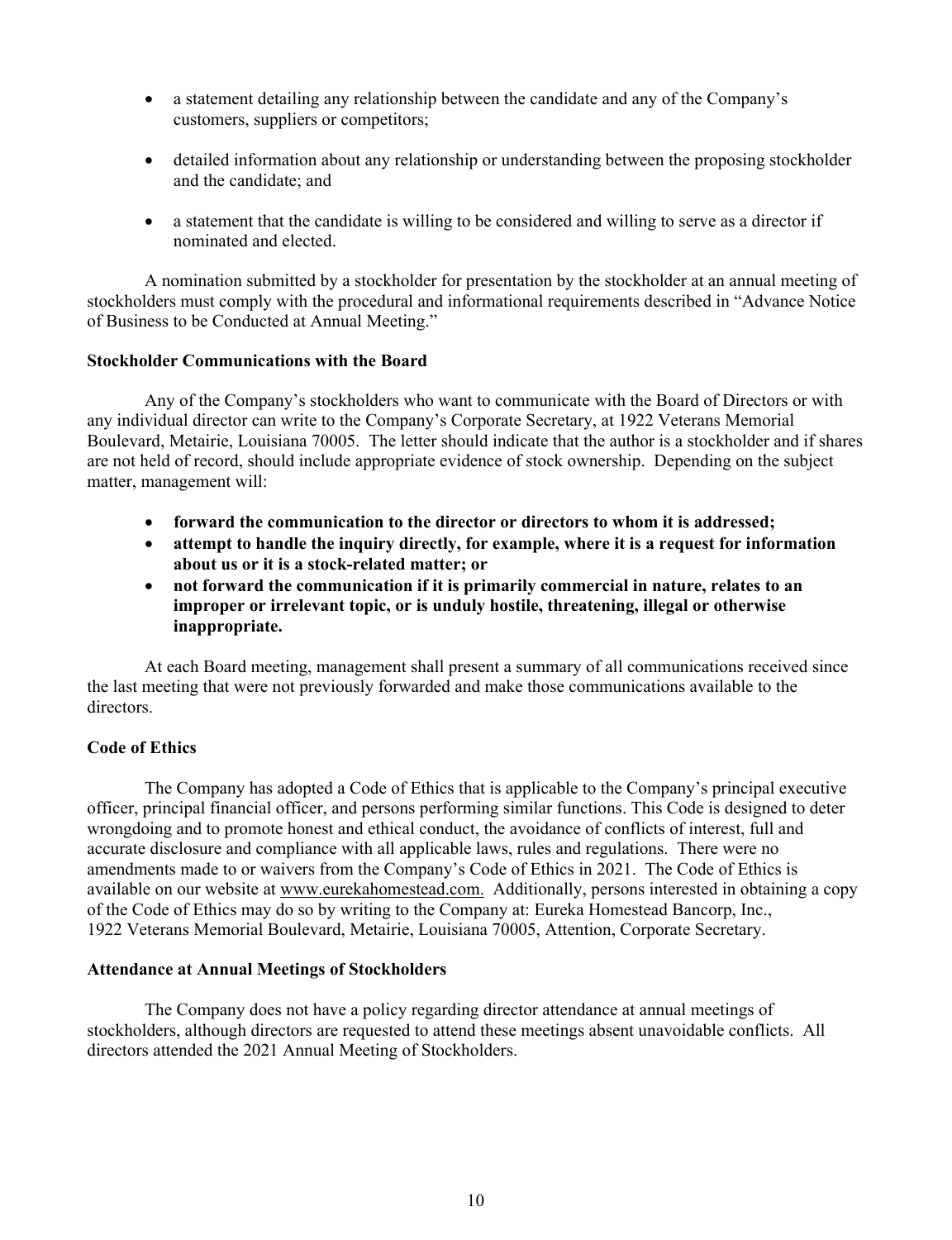### **Compensation Committee**

The members of the Compensation Committee are Patrick M. Gibbs, who serves as chairman, Creed W. Brierre, Sr., Nick O. Sagona, Jr., Robert M. Shofstahl and Wilbur A. Toups, Jr., each of whom is considered "independent" as defined in the Nasdaq corporate governance listings standards, which we choose to follow. The committee is responsible for reviewing all compensation matters related to the Company's employees. The Compensation Committee met three times in 2021. The Compensation Committee has adopted a written charter which is available on our website located at www.eurekahomestead.com.

The Compensation Committee approves the compensation objectives for the Company and Eureka Homestead and establishes the compensation for the Chief Executive Officer and other executives. The Company's Chief Executive Officer provides recommendations to the Compensation Committee on matters of compensation philosophy, plan design and the general guidelines for employee compensation. However, Mr. Heintzen does not vote on and is not present for any discussion of his own compensation. These recommendations are then considered by the Compensation Committee. The Compensation Committee reviews all compensation components for the Company's Chief Executive Officer and other highly compensated executive officers' compensation including base salary, annual incentive, long-term incentives and other perquisites. In addition to reviewing competitive market values, the committee also examines the total compensation mix, pay-for-performance relationship, and how all elements, in the aggregate, comprise the executive's total compensation package. Decisions by the Compensation Committee with respect to the compensation of executive officers are approved by the full Board of Directors.

## **Audit Committee**

The Company's Audit Committee consists of directors Nick O. Sagona, Jr., who serves as chairman, Creed W. Brierre, Sr., Patrick M. Gibbs, Robert M. Shofstahl and Wilbur A. Toups, Jr., each of whom is "independent" under the Nasdaq corporate governance listing standards, which we choose to follow, and SEC Rule 10A-3. The board of directors has determined that Nick O. Sagona, Jr. qualifies an "audit committee financial expert" as defined under applicable SEC rules.

The Audit Committee reviews the contents of and conclusions in audit reports prepared by the Company's independent registered public accounting firm, reviews and approves the annual engagement of the Company's independent registered public accounting firm, the Company's audit and compliance related policies, and reviews with management and the Company's independent registered public accounting firm, the Company's financial statements and internal controls. The Board of Directors has adopted a written charter for the Audit Committee, which may be found on our website located at www.eurekahomestead.com. The Audit Committee met six times during 2021.

## **Audit Committee Report**

As part of its ongoing activities, the Audit Committee has:

- Reviewed and discussed with management our audited consolidated financial statements for the year ended December 31, 2021;
- Discussed with the independent auditors the matters required to be discussed by Statement on Auditing Standards No. 61, *Communications with Audit Committees*, as amended (AICPA, *Professional Standards,* Vol. 1. AU Section 380), as adopted by the Public Company Accounting Oversight Board in Rule 3200T; and
- Received the written disclosures and the letter from the independent auditor required by applicable requirements of the Public Company Accounting Oversight Board regarding the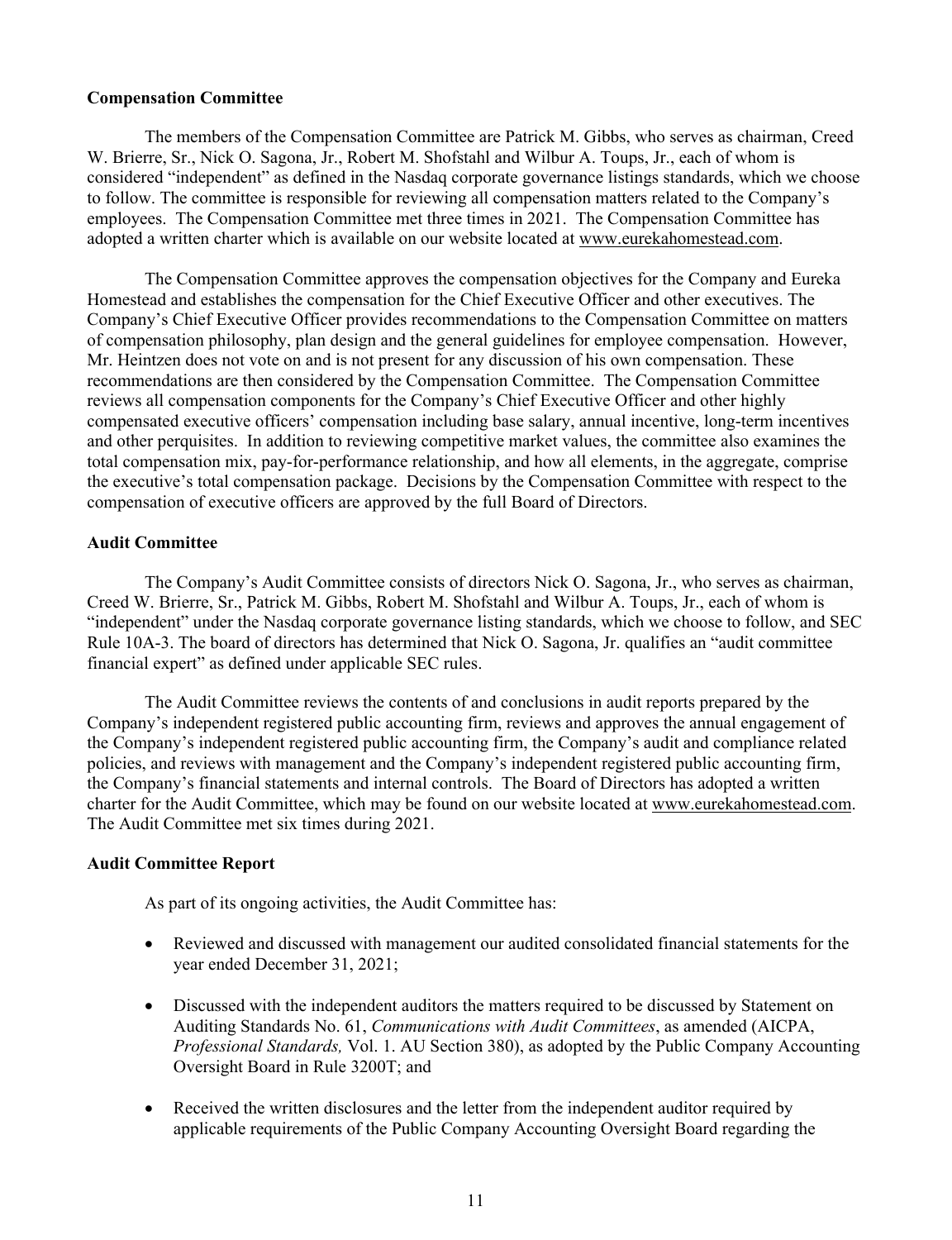independent auditor's communications with the Audit Committee concerning independence, and discussed with the independent auditor the independent auditor's independence.

Based on the review and discussions referred to above, the Audit Committee recommended to the Board of Directors that the Company's audited consolidated financial statements be included in the Company's Annual Report on Form 10-K for the year ended December 31, 2021.

This report shall not be deemed incorporated by reference by any general statement incorporating by reference this Proxy Statement into any filing under the Securities Act of 1933, as amended, or the Securities Exchange Act of 1934, as amended, except to the extent that the Company specifically incorporates this information by reference, and shall not otherwise be deemed filed under such acts.

The Audit Committee:

Nick O. Sagona, Jr. Creed W. Brierre, Sr. Patrick M. Gibbs Robert M. Shofstahl Wilbur A. Toups, Jr.

### **Section 16(a) Beneficial Ownership Reporting Compliance**

The Company's common stock is registered pursuant to Section  $12(g)$  of the Securities Exchange Act of 1934. The Company's executive officers and directors and beneficial owners of greater than 10% of the Company's common stock ("10% beneficial owners") are required to file reports with the SEC disclosing beneficial ownership and changes in beneficial ownership of the Company's common stock. SEC rules require disclosure in the Company's Proxy Statement and Annual Report on Form 10-K of the failure of an executive officer, director or 10% beneficial owner to file such forms on a timely basis. Based solely on a review of the copies of the Forms 3, 4 and 5 and amendments that we received with respect to transactions during the year ended December 31, 2021, if any, we believe that all such forms were filed on a timely basis.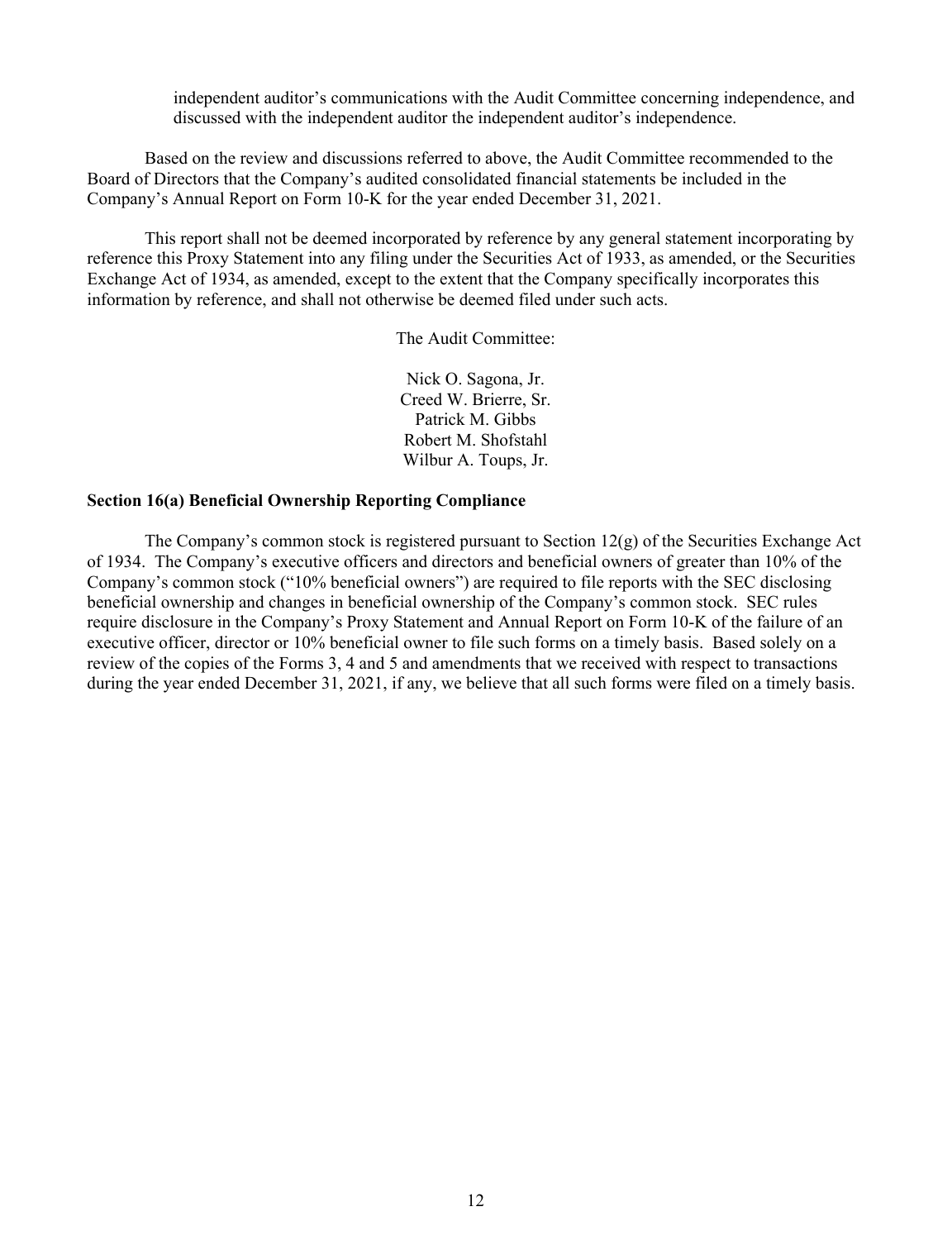## **Executive Officer Compensation**

*Summary Compensation Table.* The table below summarizes the total compensation paid to or earned by our Chief Executive Officer and one other executive officer, our President and Chief Financial Officer, whose total compensation exceeded \$100,000 during the years ended December 31, 2021 and 2020. Both individuals listed in the table below are referred to as a "named executive officer."

| <b>Summary Compensation Table</b>                |      |                      |  |                             |              |                                  |    |                                     |              |
|--------------------------------------------------|------|----------------------|--|-----------------------------|--------------|----------------------------------|----|-------------------------------------|--------------|
| Name and principal position                      | Year | <b>Salary</b><br>(S) |  | <b>Bonus</b><br><b>(\$)</b> |              | <b>Stock</b><br>Awards<br>(S)(1) |    | All other<br>Compensation<br>(S)(2) | Total<br>(S) |
| Alan T. Heintzen, Chief Executive Officer, Chief |      |                      |  |                             |              |                                  |    |                                     |              |
| Compliance Officer and Chairman of the Board     | 2021 | \$113,000            |  | \$5,000                     | <sup>S</sup> | $\overline{\phantom{0}}$         | -S | 16.618                              | \$134,618    |
|                                                  | 2020 | \$113,000            |  |                             | $\mathbf{s}$ |                                  | S  | 16.050                              | \$129,050    |
| Cecil A. Haskins, Jr., President and Chief       |      |                      |  |                             |              |                                  |    |                                     |              |
| Financial Officer                                | 2021 | \$228,000            |  | \$15,000                    |              | \$44.989                         |    | 41,175                              | \$329,164    |
|                                                  | 2020 | \$228,000            |  |                             | S            |                                  |    | 38.748                              | \$266,748    |

(1) Reflects the aggregate grant date fair value for restricted stock awards computed in accordance with FASB ASC Topic 718 – Share Based Payment, based on the closing price of Eureka Homestead Bancorp's common stock on the grant date (\$13.95 per share on December 21, 2021). Restricted stock awards vest in three equal installments, with the first vesting occurring on December 21, 2022.

(2) A break-down of the various elements of compensation in this column for 2021 is set forth in the following table:

| <b>All Other Compensation</b> |                         |       |     |            |              |             |                        |        |  |
|-------------------------------|-------------------------|-------|-----|------------|--------------|-------------|------------------------|--------|--|
|                               | 401(k)                  |       |     |            |              |             |                        |        |  |
|                               | 401(k)<br>Profit        |       |     |            |              | <b>ESOP</b> | <b>Total All Other</b> |        |  |
|                               | Match<br><b>Sharing</b> |       |     | Allocation | Compensation |             |                        |        |  |
| Name                          | <b>(S)</b>              |       | (S) |            |              |             |                        |        |  |
| Alan T. Heintzen              | Φ                       | 4.720 | ¢   | 6.372      | \$           | 5,526       |                        | 16,618 |  |
| Cecil A. Haskins, Jr.         | S                       | 9.720 |     | 20,075     |              | 1.380       |                        | 41,175 |  |

### **Benefit Plans and Agreements**

*Employment Agreements.* Eureka Homestead has entered into employment agreements with each of Messrs. Heintzen and Haskins. Our continued success depends to a significant degree on the skills and competence of our executive officers and the employment agreements are intended to ensure that we maintain a stable management base following the reorganization and offering.

Each of the employment agreements has a term of three years. As of each anniversary of the effective date of the employment agreement, the board of directors may renew the agreement for an additional year so that the remaining term will again become three years. The terms of the agreements currently expire on July 9, 2025. In addition to base salary, the agreements provide for, among other things, participation in bonus programs and other benefit plans and arrangements applicable to executive employees, as well as use of an automobile owned by Eureka Homestead. The base salaries for Messrs. Heintzen and Haskins are \$113,000 and \$228,000, respectively. We may terminate the employment of either executive for cause at any time, in which event they would have no right to receive compensation or other benefits under the employment agreements for any period after their termination of employment.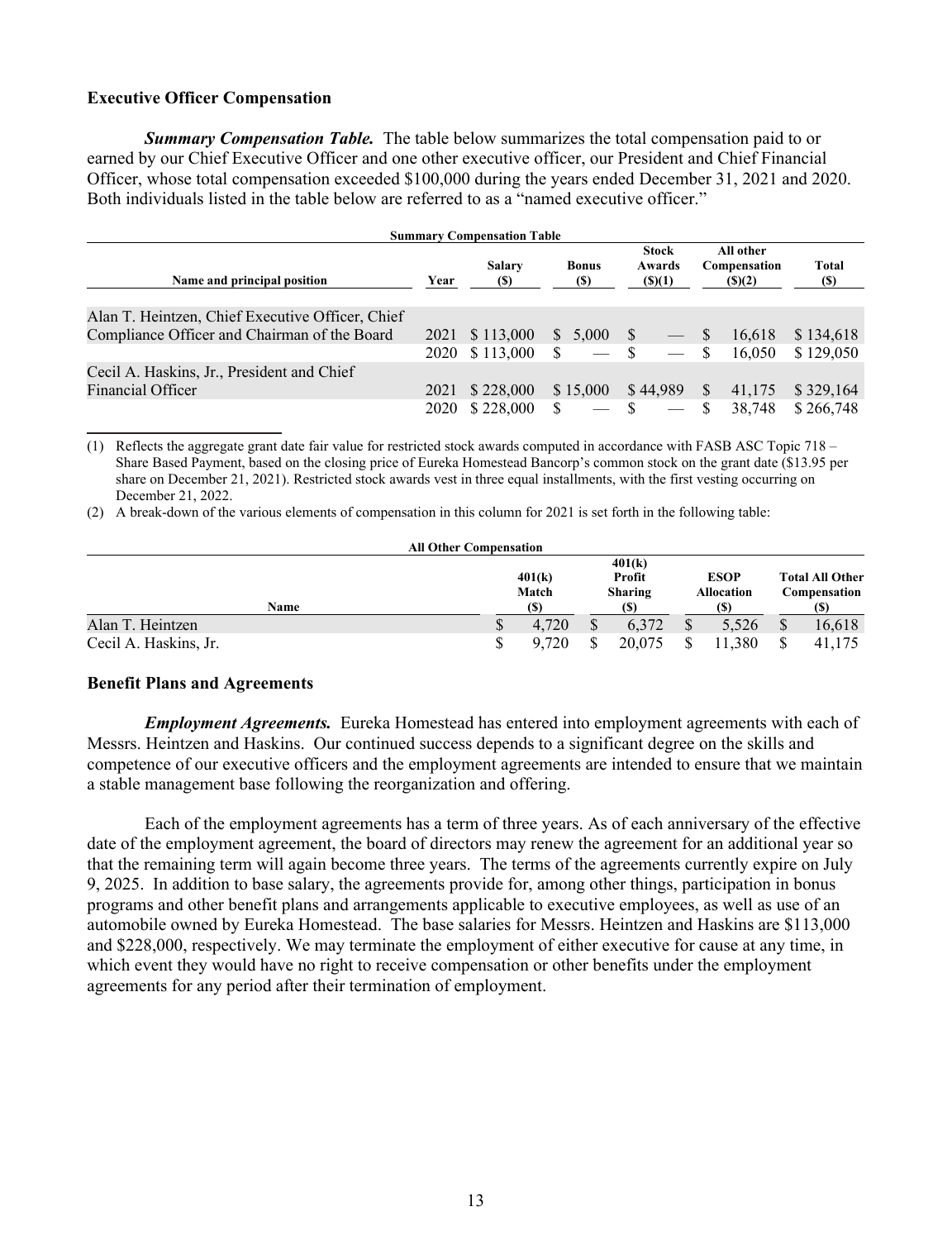Certain events resulting in an executive's termination or resignation will entitle the executive to payments of severance benefits following the termination of employment. In the event of an executive's involuntary termination for reasons other than for cause or in the event the executive resigns during the term of the agreement following (a) the failure to appoint the executive to the executive positions set forth in the agreement or a material change in function, duties or responsibilities resulting in a reduction of the responsibility, scope, or importance of the executive's position, (b) a relocation by more than 35 miles, (c) a material reduction in the benefits or perquisites paid to the executive unless the reduction is part of a reduction that is generally applicable to employees of Eureka Homestead, (d) a liquidation or dissolution of Eureka Homestead or (e) a material breach of the employment agreement by Eureka Homestead, then the executive would become entitled to a severance payment in the form of a cash lump sum equal to the base salary and bonuses or incentive awards the executive would have earned for the remaining unexpired term of the employment agreement. In addition, the executive would become entitled, at no expense to him, to the continuation of non-taxable medical and dental coverage for up to the remaining unexpired term of the employment agreement. If the health and dental coverage is not permitted by applicable law or if providing the benefits would subject us to penalties, the executive will receive a cash lump sum payment equal to the value of the benefits.

In the event of a change in control of Eureka Homestead or Eureka Homestead Bancorp, followed by the executive's involuntary termination other than for cause or upon the executive's resignation for one of the reasons set forth above, the executive would become entitled to a severance payment in the form of a cash lump sum equal to three times the executive's "base amount," as that term is defined for purposes of Internal Revenue Code Section 280G (*i.e.*, the average annual taxable income paid to him for the five taxable years preceding the taxable year in which the change in control occurs). In addition, the executive would become entitled, at no expense to the executive, to the continuation of non-taxable medical and dental coverage for thirty-six (36) months following his termination of employment, or if the coverage is not permitted by applicable law or if providing the benefits would subject us to penalties, the executive would receive a cash lump sum payment equal to the value of the health and dental benefits.

In the event of the executive's death, the executive's estate or beneficiaries will be paid the executive's base salary through the end of the month in which the executive died and the executive's dependents will be entitled to continued non-taxable medical, dental and other insurance for one year following the executive's death.

Under the employment agreement, if the executive becomes disabled within the meaning of the term under Section 409A of the Internal Revenue Code and as set forth in the employment agreement, he will receive benefits under any short-term or long-term disability plans maintained by Eureka Homestead. We will make up any difference, if any, between the executive's base salary and the disability benefits for a period of one year.

Under the employment agreement, if the executive retires following his attainment of the age specified in the agreement, he will receive benefits under any applicable retirement or other plans maintained by Eureka Homestead.

Upon termination of the executive's employment (other than following a change in control), the executive will be subject to certain restrictions on the executive's ability to compete or to solicit business or employees of Eureka Homestead for a period of one year following his termination of employment.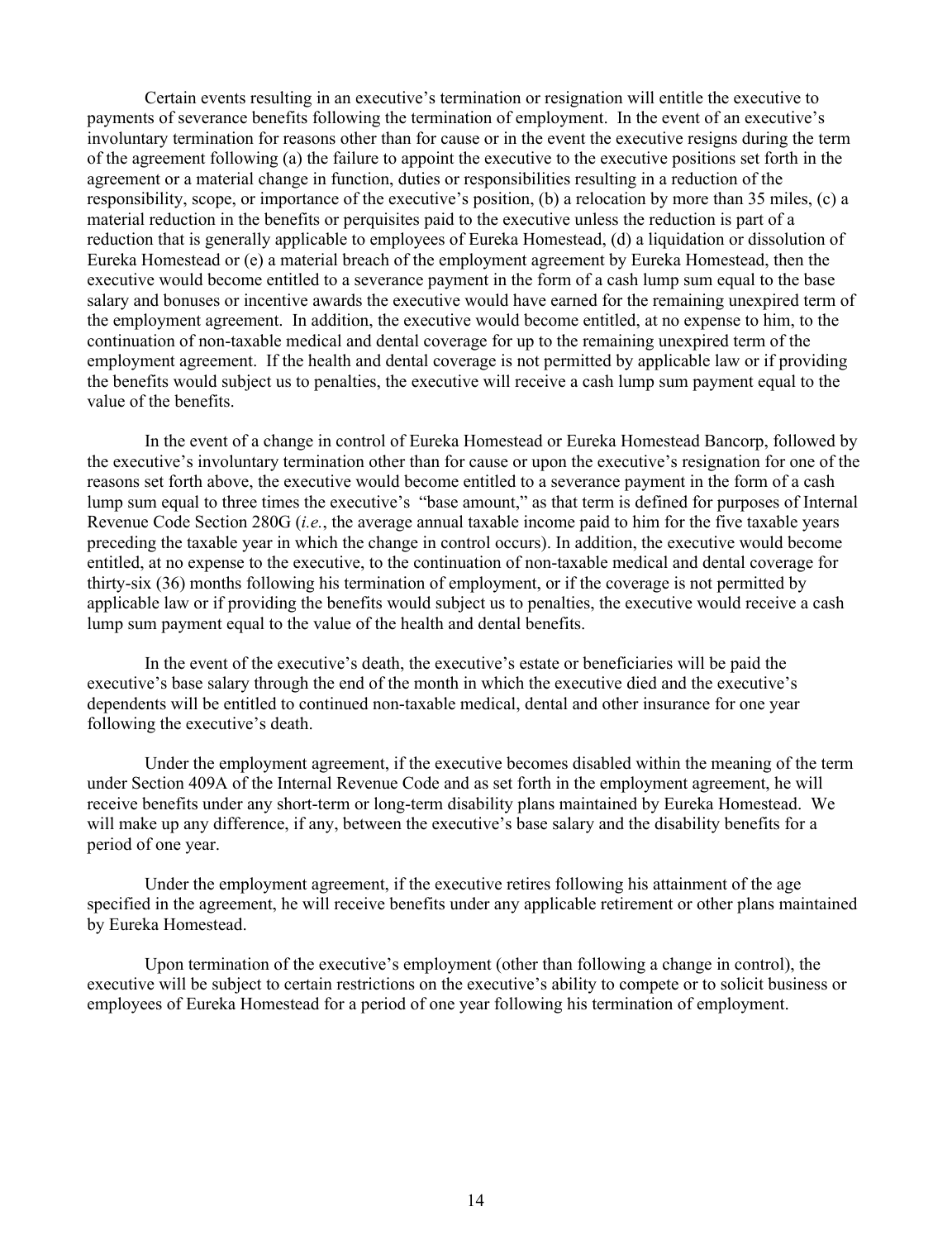*Split Dollar Life Insurance Agreements***.** Eureka Homestead has entered into a split dollar life insurance agreement with each of Messrs. Haskins and Heintzen to recognize the valuable services of the executives and to encourage them to continue in service with the Bank. The split-dollar agreements divide the death proceeds of certain life insurance policies owned by the Bank on the lives of the executives with their designated beneficiaries. Eureka Homestead paid the life insurance premiums on the policies from its general assets. Under the agreements, Messrs. Haskins and Heintzen or their assignees have the right to designate a beneficiary for the death proceeds. Upon either executive's death, his beneficiary will be entitled to a benefit equal to the lesser of (i) \$700,000 or (ii) the net death proceeds from the policies. The net death proceeds portion is the total death proceeds paid under the policy less the greater of  $(x)$  policy's cash surrender value or (y) aggregate premiums paid by the Bank on the policy. Each executive's interest in the split-dollar agreement terminates under certain circumstances, including the executive's cessation of all service with the Bank.

*2020 Equity Incentive Plan.* On August 18, 2020, the Company's stockholders approved the 2020 Equity Incentive Plan (the "Equity Incentive Plan") which, subject to permitted adjustments for certain corporate transactions, authorizes the issuance or delivery to participants of up to 200,154 shares of Eureka Homestead Bancorp common stock pursuant to grants of incentive and non-qualified stock options, restricted stock awards and restricted stock units. Of this number, the maximum number of shares of stock that we may issue pursuant to the exercise of stock options is 142,967 shares, and the maximum number of shares of stock that we may issue as restricted stock or restricted stock units is 57,187 shares. During 2021, the Company made a grant of restricted shares for 3,225 shares, to Mr. Haskins. The award vests over a three-year period.

*Outstanding Equity Awards at Year-End.* The following table sets forth, for Cecil A. Haskins Jr., information regarding restricted stock grants outstanding at December 31, 2021. The vesting dates applicable to the grants are described following the table. At December 31, 2021, Mr. Haskins did not hold any other equity awards, including stock options, and no other named executive officer held any equity awards.

|                      |                   | <b>Option Awards</b> | <b>Stock Awards</b>     |                 |                   |                         |                         |
|----------------------|-------------------|----------------------|-------------------------|-----------------|-------------------|-------------------------|-------------------------|
|                      |                   |                      | <b>Equity Incentive</b> |                 |                   |                         |                         |
|                      |                   |                      | <b>Plan Awards:</b>     |                 |                   |                         |                         |
|                      | Number of         | Number of            | Number of               |                 |                   |                         |                         |
|                      | <b>Securities</b> | <b>Securities</b>    | <b>Securities</b>       |                 |                   | Number of               | <b>Market Value of</b>  |
|                      | Underlying        | Underlying           | Underlying              |                 |                   | <b>Shares</b> of        | <b>Shares of</b>        |
|                      | Unexercised       | Unexercised          | Unexercised             | Option          | Option            | <b>Restricted Stock</b> | <b>Restricted Stock</b> |
|                      | Options $(\#)$    | Options $(\#)$       | Unearned                | <b>Exercise</b> | <b>Expiration</b> | <b>That Have Not</b>    | <b>That Have Not</b>    |
| Name                 | Exercisable       | Unexercisable        | Options $(\#)$          | Price (\$)      | Date              | Vested $(\#)(1)$        | Vested $(\text{S})(2)$  |
| Cecil A. Haskins Jr. |                   |                      |                         | N/A             | N/A               | 3,225                   | 44.989                  |

(1) Restricted stock vests at the rate of 20% per year commencing one year from the date of grant and continuing on each anniversary thereafter.

(2) Calculated using the fair market value of Eureka Homestead Bancorp's common stock as of December 31, 2021 (\$13.95) multiplied by the number of shares of restricted stock held by the named executive officer on such date.

*401(k) Plan.* Eureka Homestead maintains the Eureka Homestead 401(k) Plan, a tax-qualified defined contribution plan for eligible employees (the "401(k) Plan"). The named executive officers are eligible to participate in the 401(k) Plan on the same terms as other eligible employees of the Bank.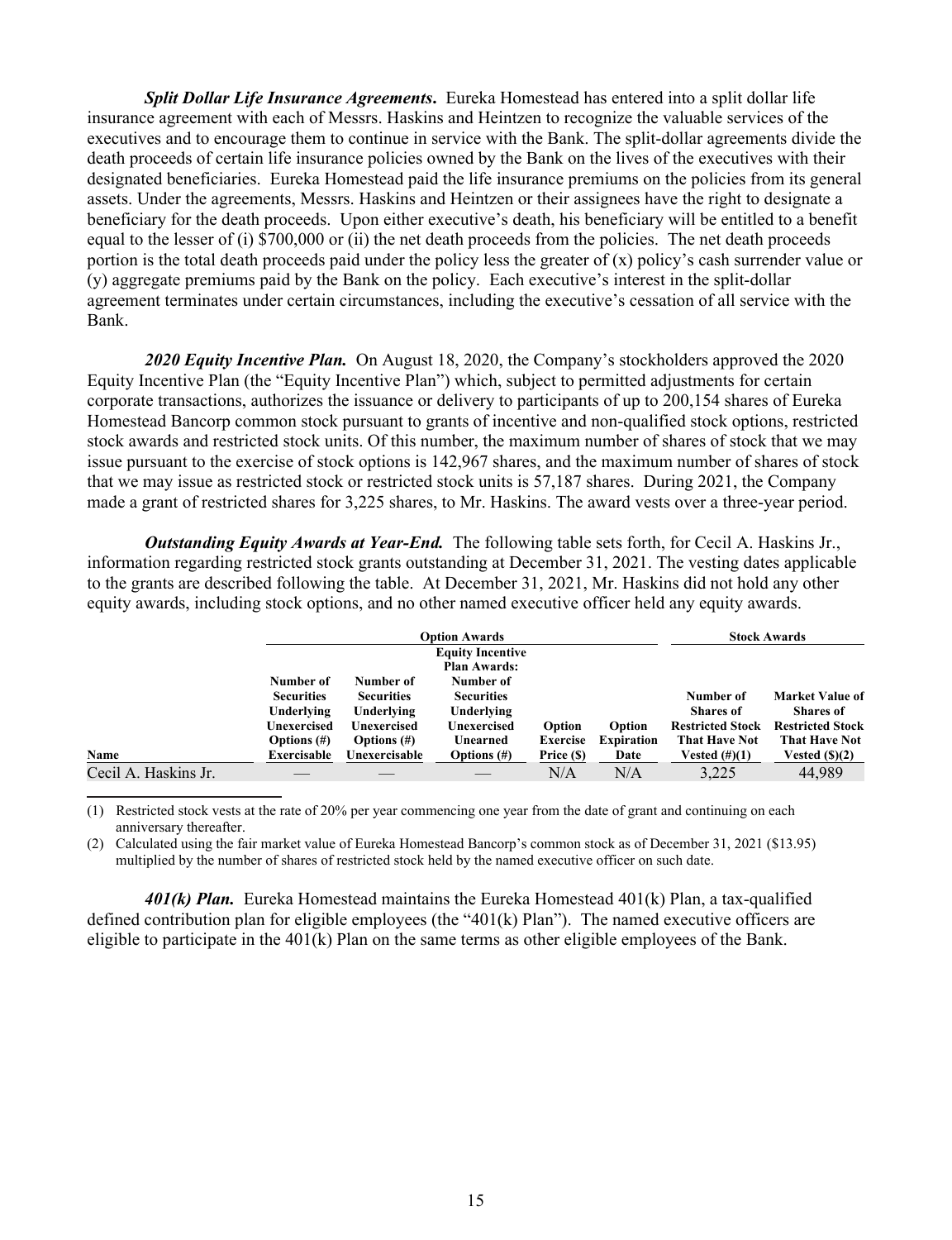Under the  $401(k)$  Plan a participant may elect to defer, on a pre-tax basis, the maximum amount of compensation permitted by the Internal Revenue Code. For 2021, the salary deferral contribution limit was \$19,500, provided, however, that a participant over age 50 may contribute an additional \$6,500 to the 401(k) Plan for a total of \$26,000. In addition to salary deferral contributions, Eureka Homestead makes safe harbor matching contributions equal to 100% of a participant's salary deferrals, up to 3% of the participant's compensation, and 50% of a participant's salary deferrals that exceed 3% but do not exceed 5% of the participant's compensation. Eureka Homestead may also make other discretionary matching contributions and other discretionary employer contributions to the plan, including profit sharing contributions. A participant will vest in his or her account balance based on his or her years of service with the Bank, at the rate of 0% after one year of service, 20% after two years of service, 40% after three years of service, 60% after four years of service, 80% after five years of service and 100% after six years of service. The Bank currently makes a profit-sharing contribution to the plan. Each of the named executive officers is 100% vested in their 401(k) Plan accounts. Generally, unless the participant elects otherwise, the participant's account balance will be distributed as a result of the participant's termination of employment.

*Employee Stock Ownership Plan.* In connection with the conversion, Eureka Homestead adopted an employee stock ownership plan ("ESOP") for eligible employees. The ESOP trustee purchased, on behalf of the ESOP, 114,374 shares, equal to 8.0% of the total number of shares of Eureka Homestead Bancorp common stock issued in the conversion and funded the stock purchase with a loan from Eureka Homestead Bancorp.

The trustee will hold the shares purchased by the ESOP in an unallocated suspense account, and shares will be released from the suspense account on a pro-rata basis as the trustee repays the loan. The trustee will allocate the shares released among participants on the basis of each participant's proportional share of compensation relative to all participants. A participant will vest in his or her account balance based on his or her years of service with the Bank, at the rate of 0% after one year of service, 20% after two years of service, 40% after three years of service, 60% after four years of service, 80% after five years of service and 100% after six years of service. Participants who were employed by Eureka Homestead immediately prior to the offering will receive credit for vesting purposes for years of service prior to adoption of the ESOP. Participants also will automatically become fully vested upon normal retirement age, death or disability, a change in control, or termination of the employee stock ownership plan. Each of the named executive officers is 100% vested in their ESOP accounts. Generally, participants will receive distributions from the ESOP upon separation from service in accordance with the terms of the plan document.

### **Director Compensation**

The following table sets forth for the year ended December 31, 2021 certain information as to the total remuneration we paid to our directors. Messrs. Heintzen and Haskins do not receive director fees.

|                       | <b>Directors Compensation Table For the Year Ended December 31, 2021</b> |                                             |             |                           |   |            |
|-----------------------|--------------------------------------------------------------------------|---------------------------------------------|-------------|---------------------------|---|------------|
|                       |                                                                          | Fees<br><b>Earned or</b><br>Paid in<br>Cash |             | All Other<br>Compensation |   | Total      |
| Name                  |                                                                          | (S)                                         | $($ (\$)(1) |                           |   | <b>(S)</b> |
| Creed W. Brierre, Sr. | S                                                                        | 15,250                                      | S           | 9,000                     |   | 24,250     |
| Patrick M. Gibbs      | S                                                                        | 17,450                                      | S           |                           |   | 17,450     |
| Nick O. Sagona, Jr.   | S                                                                        | 15,650                                      | S           | $\overline{\phantom{0}}$  | S | 15,650     |
| Robert M. Shofstahl   | S                                                                        | 18,500                                      | S           | 12,000                    |   | 30,500     |
| Wilbur A. Toups, Jr.  | S                                                                        | 15.650                                      |             | 12,000                    |   | 27,650     |

(1) Represents payments made pursuant to the director retirement plans.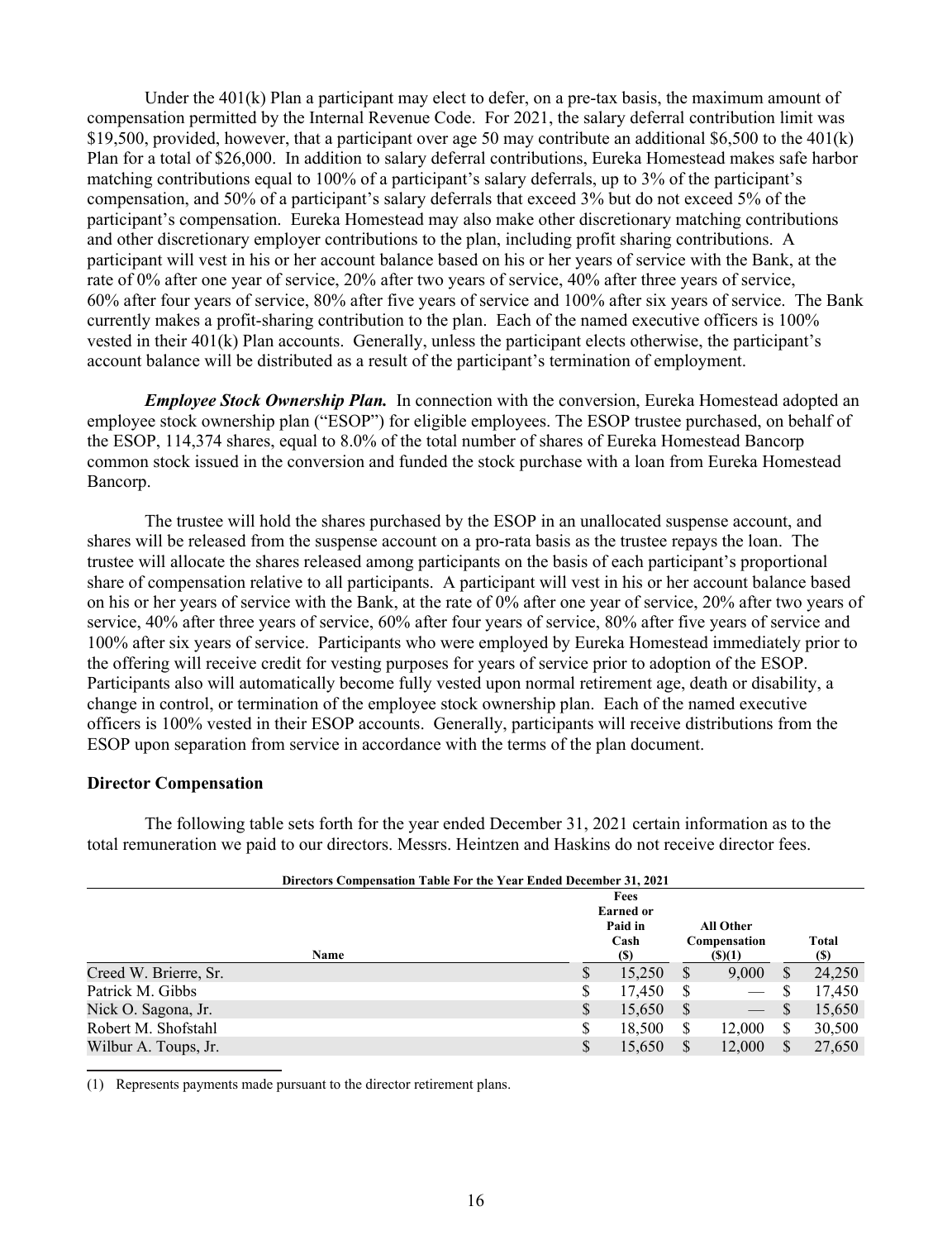*Director Fees.* Each person who serves as a director of Eureka Homestead Bancorp also serves as a director of Eureka Homestead. Directors who are officers of Eureka Homestead do not receive board or committee fees for service on the boards of Eureka Homestead Bancorp or Eureka Homestead.

Non-employee directors currently receive fees of \$1,000 per board meeting and \$250 per meeting for service on each of the Loan Committee, Audit Committee and Compensation Committee. Committee chairs receive an additional fee of \$100 per meeting and the secretary receives an additional fee of \$150 per board meeting.

*Director Retirement Plans.* Eureka Homestead has entered into Director Retirement Plans with each of its non-employee directors. Under the agreements, a director who remains in service on the board of directors until the normal retirement age specified in the agreement (age 75) will be entitled to receive an annual retirement benefit of \$12,000, paid in monthly installments for a period of ten years. Directors who separate from service prior to age 75, except Mr. Sagona, will also receive an annual benefit of \$12,000, paid monthly over a period of ten years. The early termination benefit payments will not begin, however, until the month following the month in which the director attains age 75. If Mr. Sagona voluntarily separates from service prior to May 1, 2025, he will receive a reduced annual benefit under the plan. If Mr. Sagona's separation from service prior to May 1, 2025, is involuntary, he will receive his accrued benefit, paid in equal monthly installments for ten years, beginning the month following the month he attains age 75. Notwithstanding the foregoing, if Mr. Sagona separates from service prior to May 1, 2025, but following a change in control, his annual benefit will equal \$12,000.

Directors will receive the same annual benefit of \$12,000 if they suffer a disability while in service, but prior to age 75. If a director dies prior to a separation from service, the Bank will pay the director's beneficiary a lump sum payment of the amount due under the Plan within 90 days of the death. If a director dies while receiving monthly payments, the beneficiary will receive the balance of the remaining payments due in a lump sum within 90 days of the death. If a director is removed for cause (as defined in the agreement), the director will not be entitled to future benefits under the plan.

## **Transactions with Certain Related Persons**

In the ordinary course of business, Eureka Homestead makes loans available to its directors, officers and employees. These loans are made in the ordinary course of business on substantially the same terms, including interest rate and collateral, as those prevailing at the time for comparable loans to other borrowers not related to Eureka Homestead. Management believes that these loans neither involve more than the normal risk of collectibility nor present other unfavorable features.

The Sarbanes-Oxley Act of 2002 generally prohibits us from making loans to the Company's executive officers and directors, but it contains a specific exemption from such prohibition for loans made by Eureka Homestead to the Company's executive officers and directors in compliance with federal banking regulations. At March 31, 2022, all of Eureka Homestead's loans to directors and executive officers were made in the ordinary course of business, were made on substantially the same terms, including interest rates and collateral, as those prevailing at the time for comparable loans to persons not related to Eureka Homestead, and did not involve more than the normal risk of collectibility or present other unfavorable features.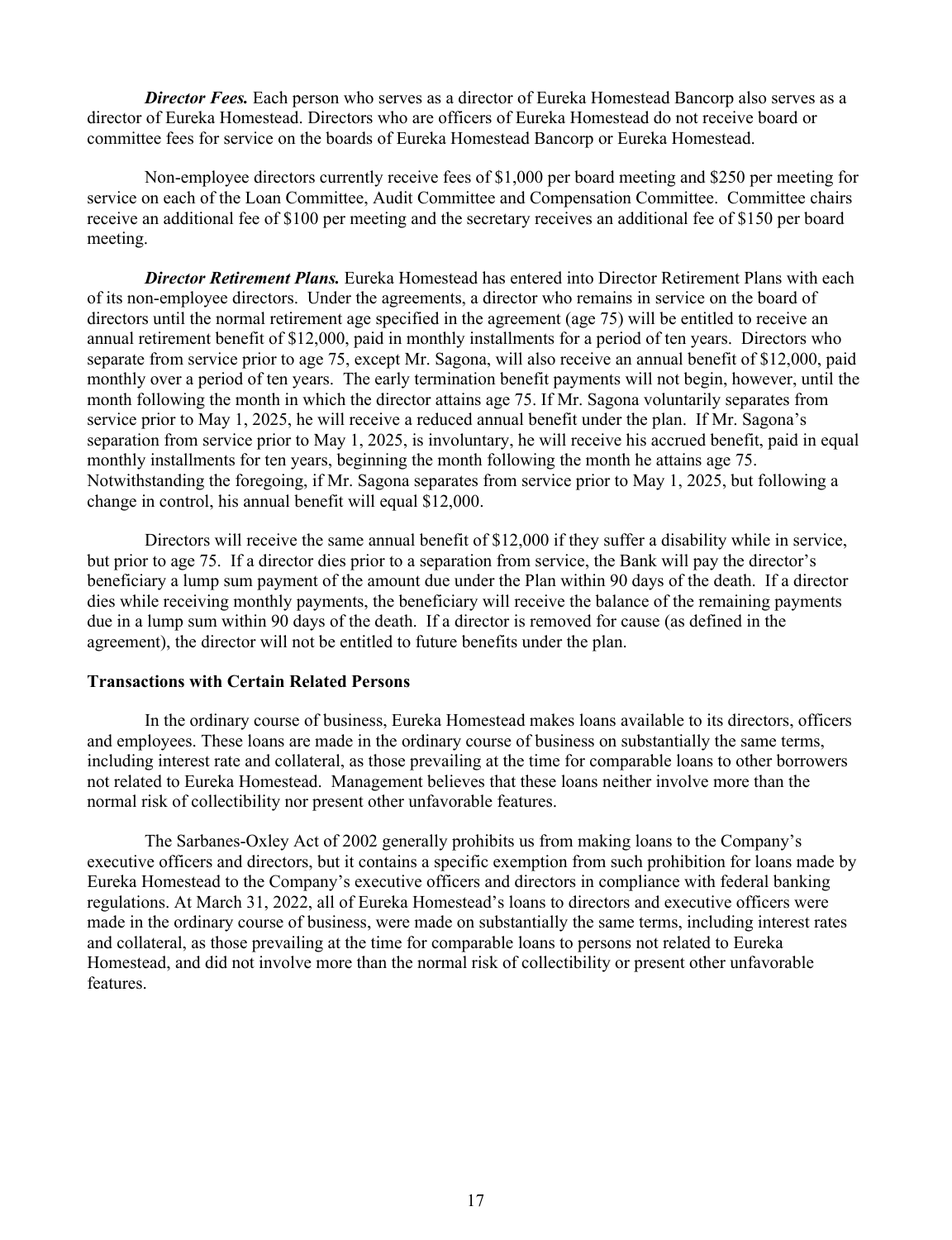# **PROPOSAL II – RATIFICATION OF INDEPENDENT REGISTERED PUBLIC ACCOUNTING FIRM**

The Audit Committee of the Company's Board of Directors has approved the engagement of T. E. Lott and Company, PA ("T.E. Lott") to serve as the Company's independent registered public accounting firm for the year ending December 31, 2022. Auditors are not deemed independent unless the Audit Committee has approved the engagement, or alternatively, the engagement is entered into pursuant to detailed pre-approval policies and procedures established by the Audit Committee which sets forth each specific service to be performed by the auditor.

At the Annual Meeting, stockholders will consider and vote on the ratification of the engagement of T.E. Lott for the year ending December 31, 2022. A representative of T.E. Lott is not expected to attend the Annual Meeting.

*Audit Fees.* The aggregate fees billed for professional services rendered by T.E. Lott for the audit of the Company's annual financial statements for the years ended December 31, 2021 and 2020 were \$42,000 and \$43,000, respectively.

*Audit-Related Fees*. Fees billed for professional services rendered by T.E. Lott that were reasonably related to the performance of the audits described above were \$42,500 and \$42,700 for years ended December 31, 2021 and 2020, respectively. The audit-related fees for 2021 and 2020 include fees in connection with the review of the Company's Forms 10-Q and 10-K.

*Tax Fees*. There were no tax fees billed by T. E. Lott for tax services in 2021 or 2020.

*All Other Fees*. There were no other fees billed in 2021 and 2020 for professional services rendered for the Company by T.E. Lott for services other than those listed above.

### **Policy on Audit Committee Pre-Approval of Audit and Non-Audit Services of Independent Auditor**

The Audit Committee's policy is to pre-approve all audit and non-audit services provided by independent auditors. These services may include audit services, audit-related services, tax services and other services. Pre-approval is generally provided for up to one year and any pre-approval is detailed as to particular service or category of services and is generally subject to a specific budget. The independent auditors and management are required to periodically report to the full Audit Committee regarding the extent of services provided by the independent auditors in accordance with this pre-approval, and the fees for the services performed to date. There were no tax fees or other non-audit fees described above during 2021.

In order to ratify the selection of T.E. Lott as the independent registered public accounting firm for the year ending December 31, 2022, the proposal must receive a majority of the votes cast, either in person or by proxy, in favor of such ratification. The Board of Directors recommends a vote "FOR" the ratification of T.E. Lott as independent registered public accounting firm for 2022.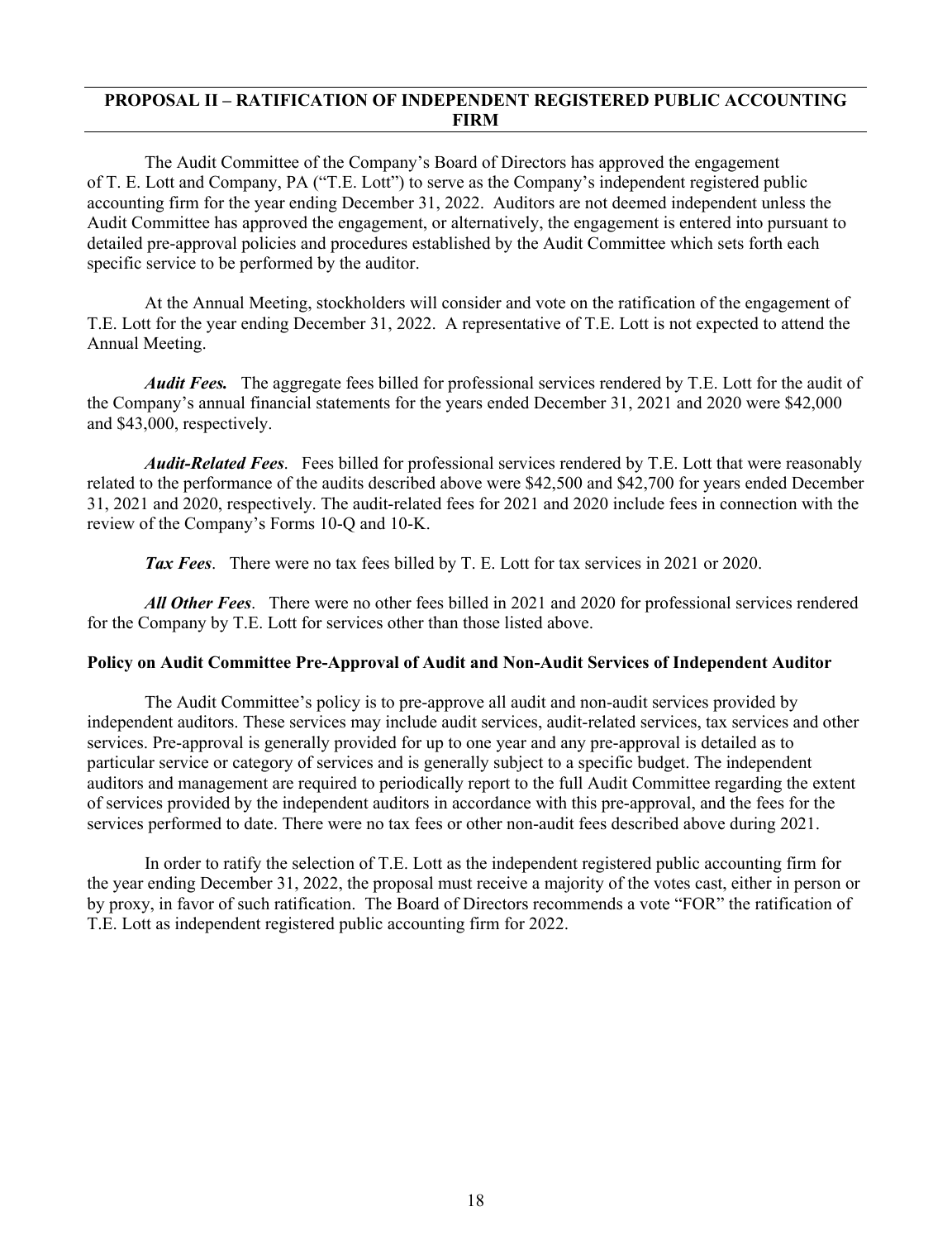In order to be eligible for inclusion in the Company's proxy materials for the Company's 2023 Annual Meeting of Stockholders, any stockholder proposal to take action at such meeting must be received at the Company's executive office, 1922 Veterans Memorial Boulevard, Metairie, Louisiana, 70005 no later than December 15, 2022. If the date of the 2023 Annual Meeting of Stockholders is changed by more than 30 days from the anniversary date of the 2022 annual meeting, any stockholder proposal must be received at a reasonable time before the Company prints or mails proxy materials for such meeting. Any such proposal will be subject to the requirements of the proxy rules adopted under the Securities Exchange Act of 1934, as amended, and as with any stockholder proposal (regardless of whether included in the Company's proxy materials), the Company's articles of incorporation and Bylaws and the Maryland General Corporation Law.

Additionally, in accordance with SEC Rule 14a-19, a shareholder intending to engage in a director election contest at the 2023 Annual Meeting of Stockholders must give the Company notice of its intent to solicit proxies by providing the names of its nominees and certain other information by March 20, 2023.

### **ADVANCE NOTICE OF BUSINESS TO BE CONDUCTED AT ANNUAL MEETING**

The Company's Bylaws generally provides that any stockholder desiring to make a proposal for new business at an annual meeting of stockholders or to nominate one or more candidates for election as directors must submit written notice filed with the Secretary of the Company not less than 90 days, nor more than 120 days, prior to the anniversary date of the proxy statement relating to the prior year's annual meeting of stockholders; *provided*, *however,* that if the date of the annual meeting is advanced more than 30 days prior to or delayed more than 30 days after the anniversary of the preceding year's annual meeting, a stockholder's written notice shall be timely only if delivered or mailed to and received by the Secretary of the Company at the principal executive office of the Company not later than the tenth day following the day on which public disclosure of the date of such meeting is first made. The notice must include the stockholder's name, record address, and number of shares owned, describe briefly the proposed business, the reasons for bringing the business before the annual meeting, and any material interest of the stockholder in the proposed business. In the case of nominations to the Board of Directors, certain information regarding the nominee must be provided. Nothing in this paragraph shall be deemed to require the Company to include in the proxy statement and proxy relating to an annual meeting any stockholder proposal that does not meet all of the requirements for inclusion established by the SEC in effect at the time such proposal is received.

The 2023 annual meeting of stockholders is expected to be held on May 17, 2023. For the 2023 meeting of stockholders, notice would have to be received between December 15, 2022 and January 14, 2023.

### **OTHER MATTERS**

The Board of Directors is not aware of any business to come before the Annual Meeting other than the matters described above in this Proxy Statement. However, if any matters should properly come before the Annual Meeting, it is intended that holders of the proxies will act as directed by a majority of the Board of Directors, except for matters related to the conduct of the Annual Meeting, as to which they shall act in accordance with their best judgment.

### **MISCELLANEOUS**

The Company will bear the cost of solicitation of proxies and the Company will reimburse brokerage firms and other custodians, nominees and fiduciaries for reasonable expenses incurred by them in sending proxy materials to the beneficial owners of common stock. In addition to solicitations by mail, the Company's directors, officers and regular employees may solicit proxies personally, by telephone or by other forms of communication without additional compensation.